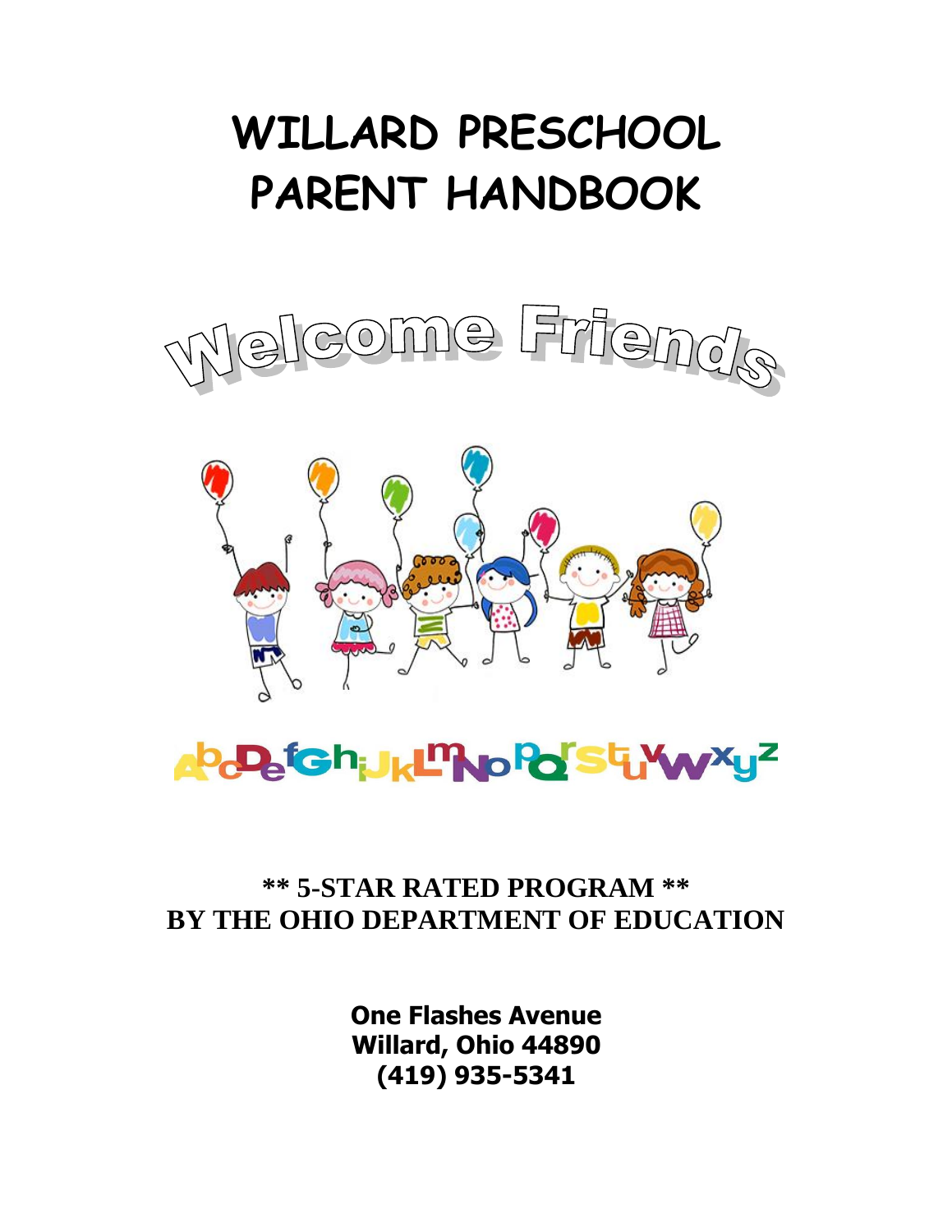# **PRESCHOOL STAFF AND PHONE NUMBERS**

# **Willard Preschool One Flashes Avenue Willard, Ohio 44890 Ph: 419-935-5341 Fax: 419-933-2114**

**Teacher -** Renee White **Educational Aide -** Kim Blanchard

**Teacher** - Cody Daniel **Educational Aide** - Angela Gahring

#### **Special Needs Itinerant Teacher -** Jamie Baker

**Central Office Secretary -** Debbie Graber North Point ESC 1661 North Walker Street P.O. Box 6 Graytown, Ohio 43432 Ph: 419-627-3990 Fax: 419-627-3997

**Preschool Secretary-** Delia Pedraza Willard Elementary School 419-935-5341

**Principal -** Tracy Stephens **Assistant Principal -** Brenda Ooten Willard Elementary School 419-935-5341

> **Superintendent** - Jeff Ritz Willard City Schools 419-935-1541

**Board of Education President** – Marsha Danhoff **Vice President** – Chris Rothhaar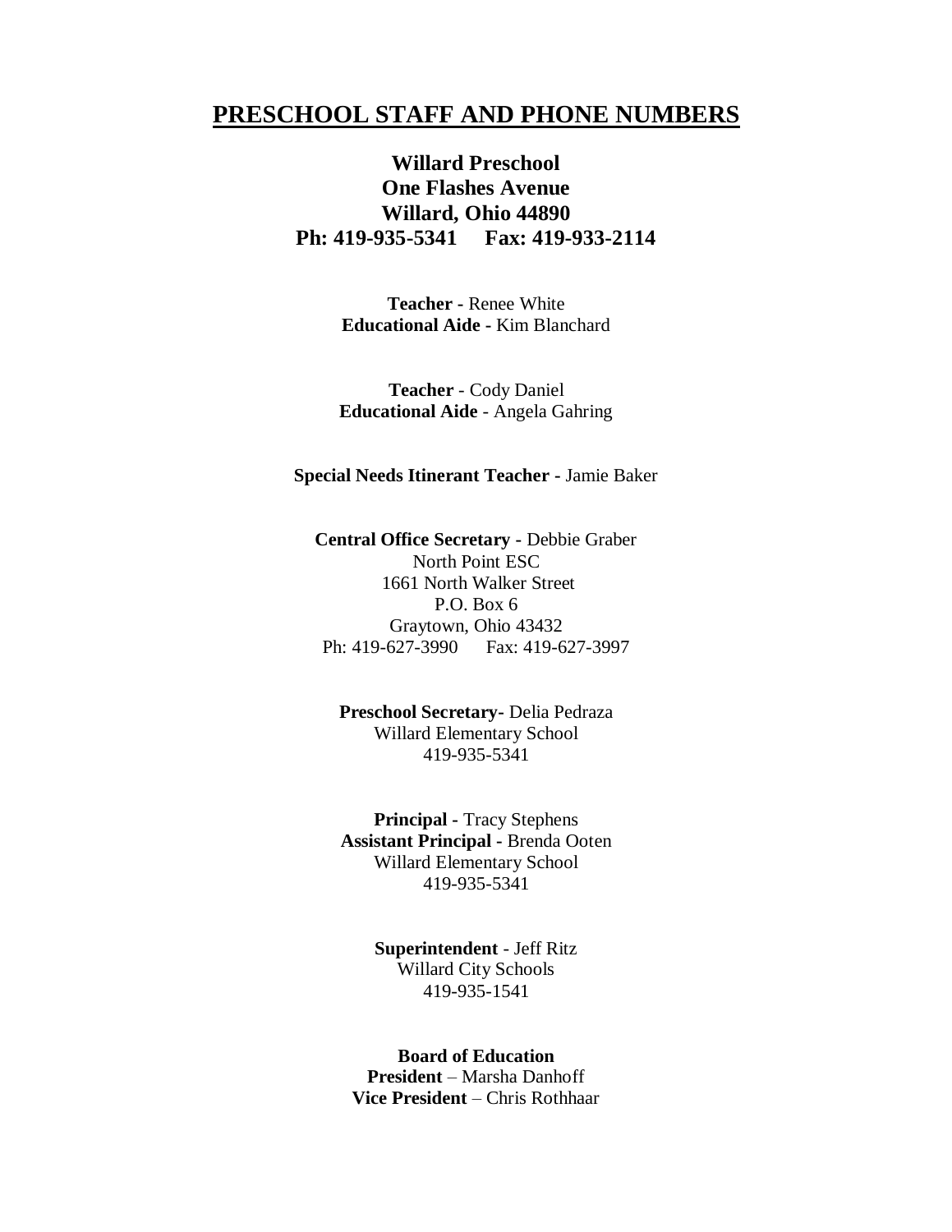# **2021 – 2022 Early Childhood Education (ECE) Entitlement Program**

North Point Educational Service Center (NPESC) serves as the local agent for fiscal and programmatic oversight of the Huron County Early Childhood Educational Consortium. NPESC and the consortium districts\* receive entitlement dollars from the Ohio Department of Education to help fund the ECE classroom your child attends.

North Point ESC 4918 Milan Road Sandusky, Ohio 44870 419-627-3900

# **North Point ESC Governing Board**

Carole Kuns – President Dr. Paul Lockwood II – Vice President Pete Hazel Marianne Cheetham Daryl Deering Bob Morgan Mark Miller Jim Rinaldo Warren Ruggles Judith Sander Eileen Bulan

# **NPESC Administration**

Doug Crooks - Superintendent John Ruf – Assistant Superintendent of Program and Personnel Matt Bauer - Treasurer

\* Consortium Districts - Bellevue City Schools, Monroeville Local Schools, New London Local Schools, South Central Local Schools, Western Reserve Local Schools, Willard City Schools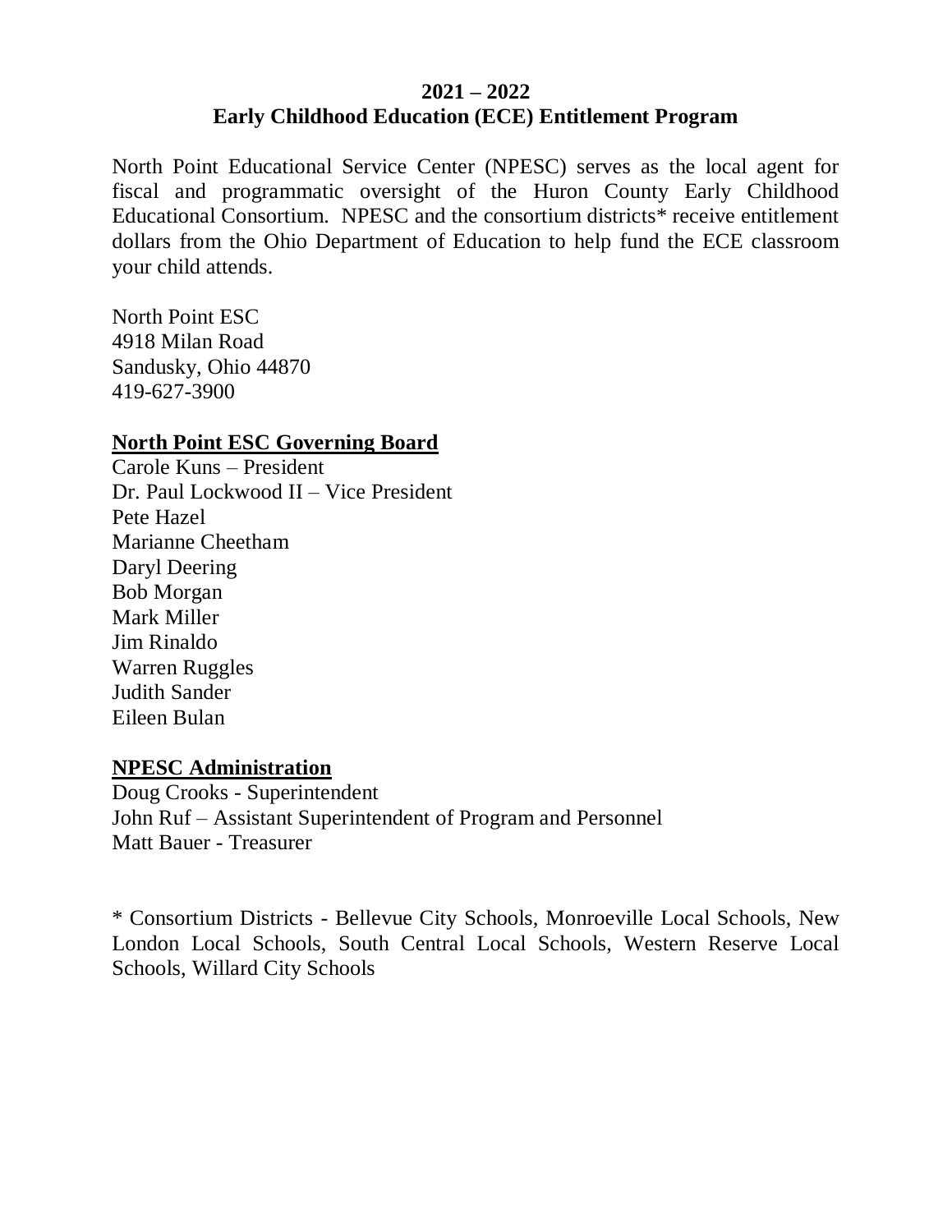# **TABLE OF CONTENTS**

| Weapons, Tobacco, Narcotics, Alcoholic Beverages, Drugs and |  |
|-------------------------------------------------------------|--|
|                                                             |  |
|                                                             |  |
|                                                             |  |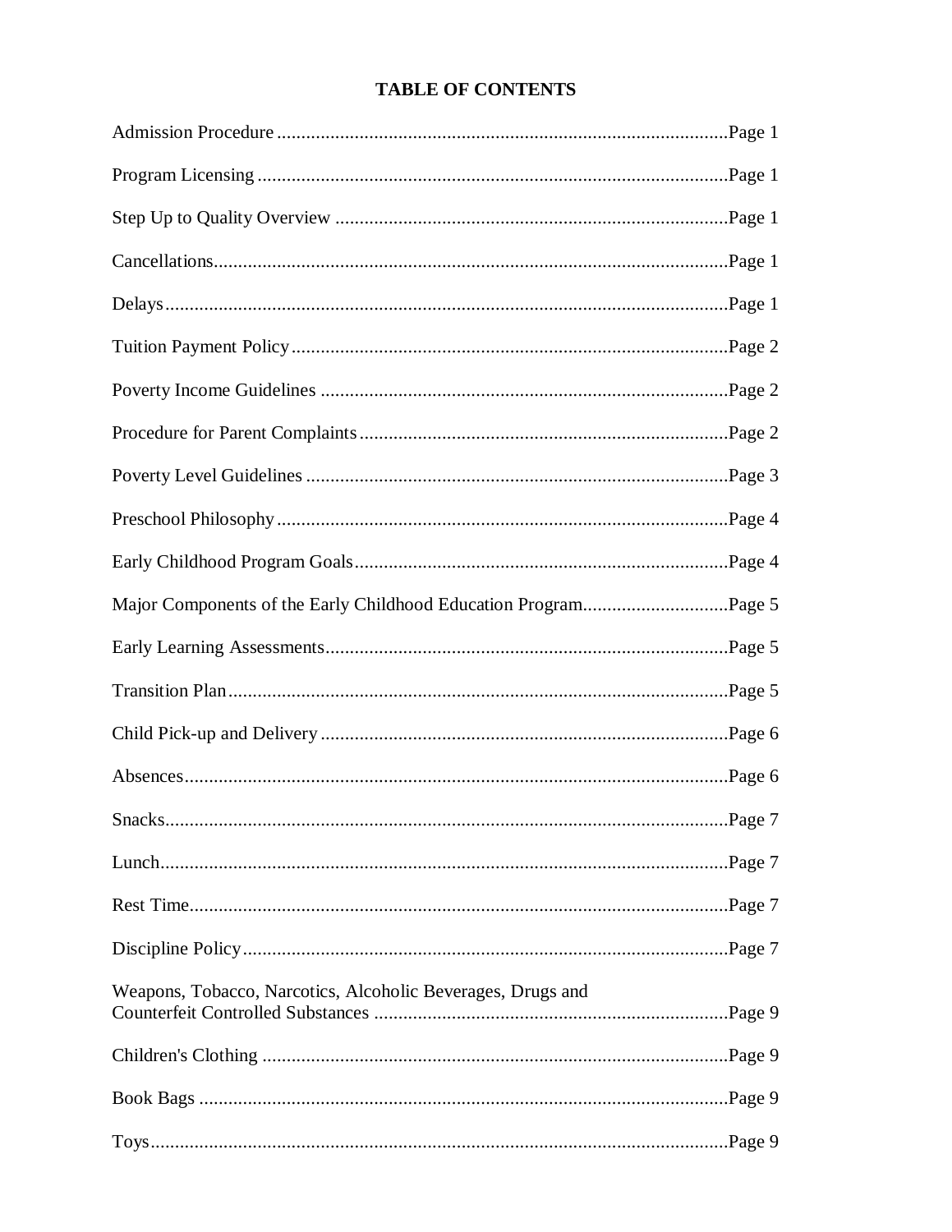| General Guidelines for Keeping Children Home |  |
|----------------------------------------------|--|
|                                              |  |
|                                              |  |
|                                              |  |
|                                              |  |
|                                              |  |
|                                              |  |
|                                              |  |
|                                              |  |
|                                              |  |
|                                              |  |

# **We Are Proud to Be a Leader In Me School!**

# MISSION STATEMENT

At Willard Elementary we LEAD with the 7 Habits, Encourage Others, Achieve Our Goals and Discover Our Potential.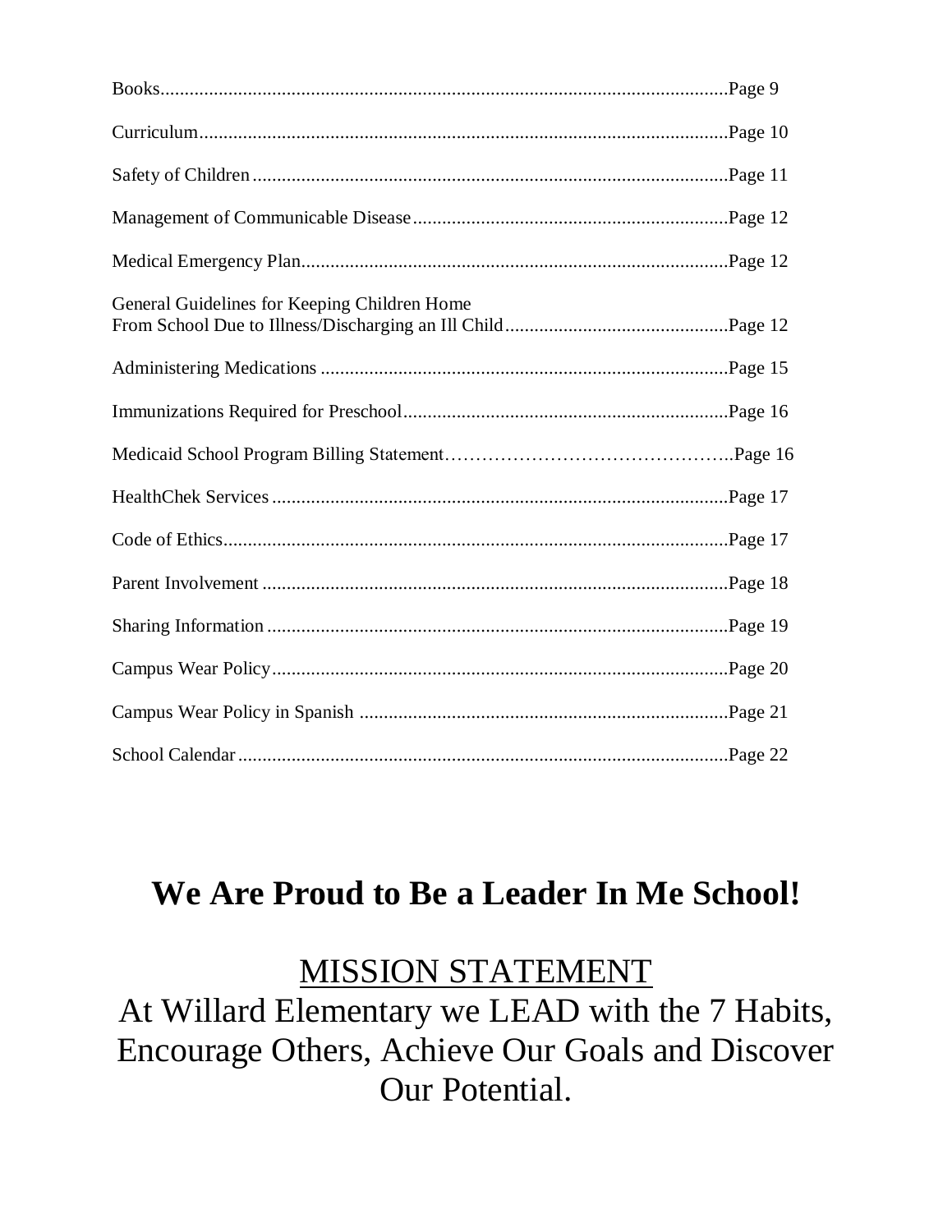## **ADMISSION PROCEDURE**

Children are eligible for enrollment in the preschool program if they are 3 or 4 years of age by August 1st of the current school year. According to the preschool grant, priority is given to income eligible families with 4 year old students. Returning students must submit an application for the second year. A waiting list is maintained after all available slots are filled. The first name on the waiting list will obtain the first available slot, etc. Parents must complete an application packet including an Application Form, Verification of Income Form, Emergency Medical Authorization Form, and Child's Health Information Form prior to acceptance in the preschool program. Parents, at their own cost, must secure for their children a physical examination and a dental examination by a licensed physician/dentist prior to the date of admission or not later than 30 calendar days after the child's first day of school. A new physical form is required for returning students every 13 months from the date of examination. This form may be completed by a physician, a physician's assistant, a clinical nurse specialist, or certified nurse.

#### **PROGRAM LICENSING AND OVERSIGHT**

This program is licensed by the Ohio Department of Education and follows the requirements of Chapter 3301-37 of the Ohio Administrative Code. The programs' current license and most recent compliance report, and program's corrective action plan, if applicable, is posted in or near your child's classroom.

## **STEP UP TO QUALITY OVERVIEW**

The Ohio Departments of Education and Job and Family Services are pleased to inform you that on October 1, 2013, Ohio began the implementation of the revised 5–Star Quality Rating and Improvement System (QRIS). "Step Up To Quality" (SUTQ) is Ohio's quality rating and improvement system for licensed learning and development programs. SUTQ recognizes learning and development programs that exceed licensing health and safety standards. Support is available to assist programs in achieving and maintaining a Star Rating.

#### **CANCELLATIONS**

When the Willard City School District is closed, then the preschool is also closed. Parents will be notified of closings or delays by the "Instant Connect" System, Norwalk's WLKR radio station (95.3), or by the area television stations. Preschool sessions will be cancelled or dismissed early if the building which houses your preschool is closed for any reason. If your local school district is not closed, but the weather is inclement or threatening, preschool is not mandatory and the decision to bring your child to school will be yours. If you decide not to bring your child to school, please call and notify the Willard Elementary School office. When preschool is closed, any planned activities will also be cancelled.

#### **DELAYS**

If the school has a delayed start, there will be an altered schedule for both morning and afternoon preschool classes. This schedule is as follows:

|              | A.M.            | P.M.          | All Day Preschool |
|--------------|-----------------|---------------|-------------------|
| Arrive       | $10:25 - 10:30$ | $1:15 - 1:20$ | $10:25 - 10:30$   |
| <b>Class</b> | $10:30 - 12:40$ | $1:20 - 3:30$ | $10:30 - 3:30$    |
| Dismissal    | $12:40 - 12:45$ | $3:30 - 3:35$ | $3:30 - 3:35$     |
|              |                 |               |                   |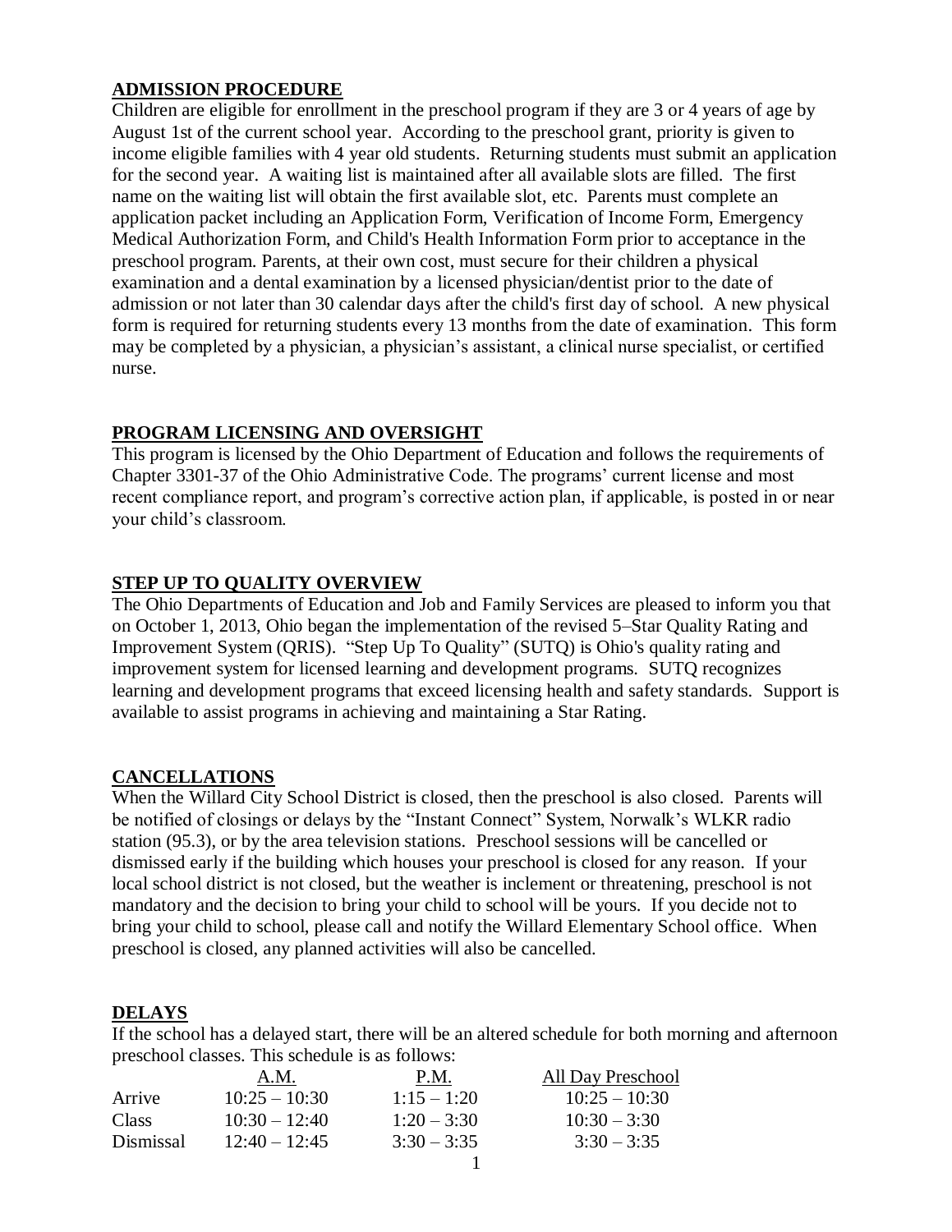# **TUITION PAYMENT POLICY**

Program tuition is based on a sliding fee schedule according to family size and income. Tuition payments are due the first day of each month September through May.

Children will not be able to attend preschool if there is a past due tuition amount. **If tuition is not paid by the end of the month, your child will be removed from the class roster and replaced by a child on the waiting list.** 

Send payments to: Willard Elementary School, Attn: Delia, One Flashes Avenue, Willard, Ohio 44890. Payments must be paid by either check or money order. Your child's name should appear on the memo part of the check to insure proper credit.

As required by statute, public school preschool programs must establish a sliding fee scale and collect tuition from families earning more than 100% of the federal poverty level. All income derived from tuition and fees shall be used to support the preschool program. The numbers of children and the percentage of children in family income categories need to be identified in relationship to the total program enrollment. It is required that the sliding fee scale represent, at a minimum, the following income categories: a) under 100%; b) 101-200%; c) 201% and greater.

Only families under 100% of the federal poverty level and students on IEP's are not charged tuition. Families in the other income categories are charged tuition appropriate to the family income level. Refer to the chart on the next page to determine your tuition fee.

|                     | <b>FOUR HALF-</b>  | <b>FOUR FULL-</b> |
|---------------------|--------------------|-------------------|
|                     | <b>DAY PROGRAM</b> | DAY PROGRAM       |
| \$34, 481-\$40,000  | \$70               | \$140             |
| \$40, 001-\$50, 000 | \$80               | \$160             |
| \$50,001 - \$60,000 | \$90               | \$180             |
| \$60, 001-\$70, 000 | \$100              | \$200             |
| \$70,001 - \$80,000 | \$110              | \$220             |
| $$80,001+$          | \$130              | \$260             |

#### **PRESCHOOL MONTHLY TUITION SCALE - 201% AND GREATER**

#### **PROCEDURE FOR PARENT COMPLAINTS**

Resolving parent questions and complaints in a timely manner is a priority for our preschool. Please let us know when you have an issue. To efficiently resolve complaints, parents should take the following steps:

- 1. First discuss the concern or complaint with the preschool staff.
- 2. If you feel as though you have not received a satisfactory response from the preschool staff, schedule a meeting with the building principal.
- 3. Continuing concerns can be brought to the Superintendent for consideration. The Ohio Department of Education offers a preschool Ombudsman service for all preschool issues. The Ombudsman can be reached at 614-466-0224.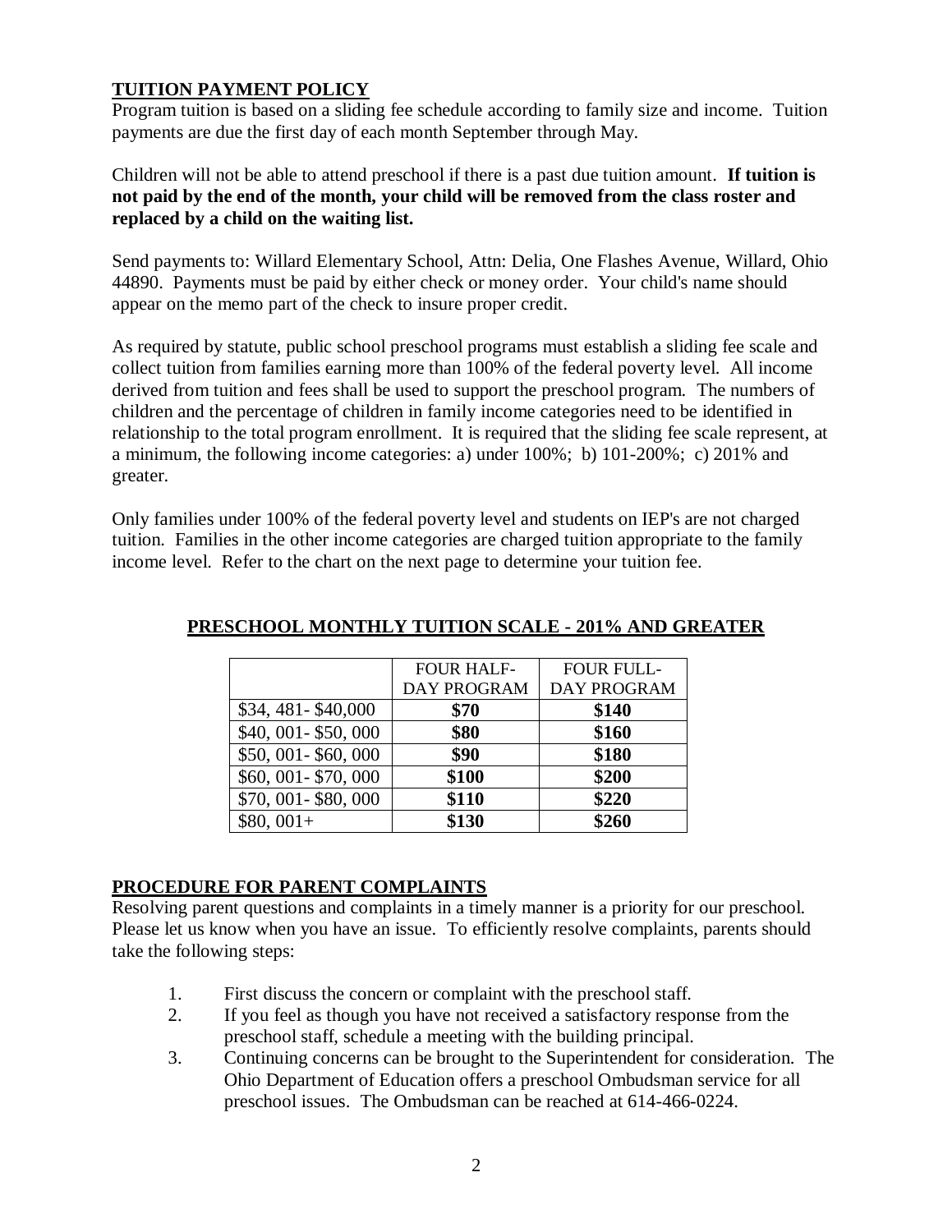# **PRESCHOOL PHILOSOPHY**

These are the beliefs, supported by professional research, upon which our developmental program is based:

- \* Children grow and develop at different rates and each child's rate is separate and distinct from that of any other child. This rate is often unrelated to chronological age.
- \* Children are naturally curious and eager to learn, and they learn best when they are able to follow many of their own interests and desires to learn.
- \* Learning is something a child does, rather than something that is done to him/her.
- \* Play is a child's "job" and way of learning.
- \* Children learn from each other. They learn responsibility and achievement, they learn to respect themselves and others, and they learn how to learn!
- \* A rich learning environment, one deliberately designed with much to explore and discover, is essential in helping young children learn basic skills. Concrete and sensory materials are important in this environment, as they are basic learning devices for the young child.
- \* Basic skill development is considered essential in an open, educational, learning environment. However, a variety of creative approaches to teaching and learning, including an integrated day, is suggested.
- \* The development of initiative and self-reliance is encouraged in an atmosphere of trust and structured freedom.
- \* Each child, including those with multi-cultural backgrounds and exceptional needs, is a unique individual and must be appreciated and valued for his/her individuality in all areas.
- \* The most important variable in a young child's learning is the educator. Our program provides for development of the whole child - physically, emotionally, socially, and intellectually. We provide activities to encourage learning in the way that children learn best - in play, with other children. Activities are planned to meet the needs and abilities of each child in the class.

Our basic goal is to give your child and family a positive first school experience. We will help your child learn how to learn - and most importantly, to enjoy learning. We know that with your help, "together we can make it happen" for a lifetime of learning!

# **EARLY CHILDHOOD PROGRAM GOALS**

The primary goals of the Early Childhood Program are to:

- \* provide an environment that respects children.
- \* foster the development of positive self-esteem.
- \* support and promote positive relationships with peers and adults.
- \* facilitate and encourage the construction of knowledge within an integrated curriculum.<br>\* Plan and implement a wide variety of multi-age multi-level materials and activities
- plan and implement a wide variety of multi-age, multi-level materials and activities.
- \* offer opportunities for children's active exploration of their environment through activities appropriate to their development.
- \* model and promote opportunities for large motor activities and healthy nutritional choices.
- \* maintain confidentiality surrounding children and their families.
- \* strengthen the relationship between families and school.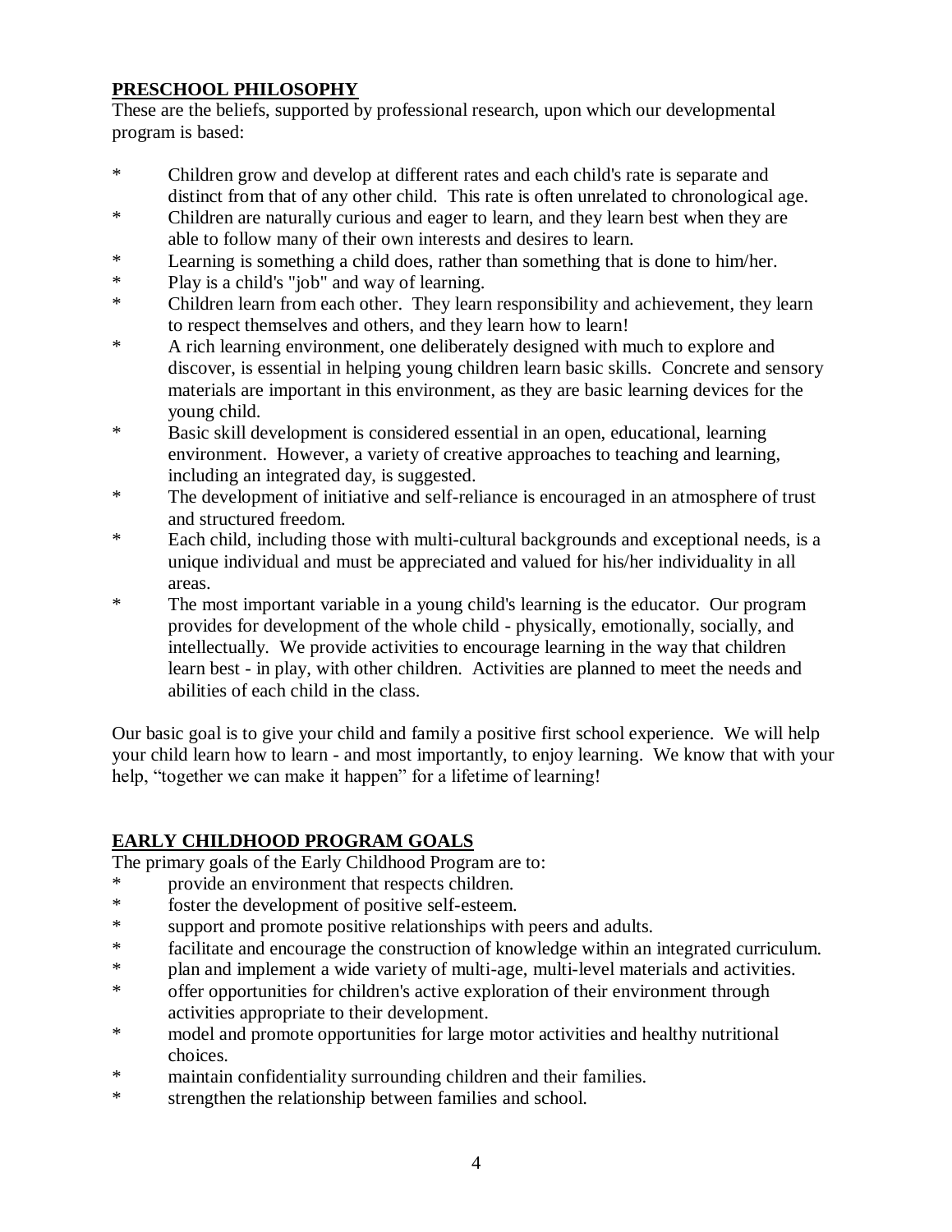# **MAJOR COMPONENTS OF THE EARLY CHILDHOOD EDUCATION PROGRAM**

These are the four major components in the preschool program:

- 1. Education The program is designed to meet each child's individual needs. It also aims to meet the needs of the community served and its ethnic and cultural characteristics.
- 2. Health The preschool program emphasizes the importance of early identification of health problems. Comprehensive health care includes medical and dental, nutrition, and mental health services.
- 3. Parent Involvement Parent(s)/guardian(s) are encouraged to be involved in parent education and enrichment, program planning, and operating activities.
- 4. Social Services Social Services represents an organized method of assisting families to assess their needs, and then providing information about available community resources to meet identified needs.

# **EARLY LEARNING ASSESSMENT**

Ohio's Early Learning Assessment is a tool that teachers use with preschool age children to learn about the current level of each child's skills, knowledge, and behaviors. The tool assesses each child in the areas of Social Foundations, Language and Literacy, Mathematics, Science, Social Studies, Physical Well-Being and Motor Development, and Fine Arts.

Teachers use the tool to observe children in the classroom and on the playground, in the natural course of the child's day. The Early Learning Assessment is not a test. Your child will not have to complete questions or provide test answers. Teachers use the information they collect to plan activities and opportunities that will support the continued growth of each individual child. They will also use the information to see how a child is growing and changing over time.

The Early Learning Assessment is used multiple times throughout the year. Teachers will be able to share a report with families that explain their findings and provide suggestions on activities families can do at home to continue to support children's growth and development.

#### **TRANSITION PLAN**

The Huron County Early Childhood Education (ECE) Consortium staff believes communication and knowledge are crucial components in successful transitions for children, parents, and staff. These transitions include, but are not limited to, preschool to kindergarten/school-age programs, home and out-of-home care programs to community programs and 0-2 programs to preschool.

Activities provided to support children and their parents which might include, but not be limited to:

- \* opportunities for parents and children to visit potential preschool classrooms during a school day, Open House/classroom visit prior to start of school, kindergarten, or other school-age classrooms;
- \* written information regarding registration and screening dates, classroom activities such as "all about me" for all/new students;
- \* choosing a cubby/locker and/or a name symbol to decorate and identify their space;
- \* books and videos relating to starting preschool or school, and opportunities for receiving preschool or kindergarten teachers visit toddler programs or preschool classrooms.
- \* cards, pictures, letters from peers wishing them good luck, etc., for children leaving a program; and
- \* visit the elementary school cafeteria, explore a school bus, enroll in Safety Town, visit with a school principal, etc.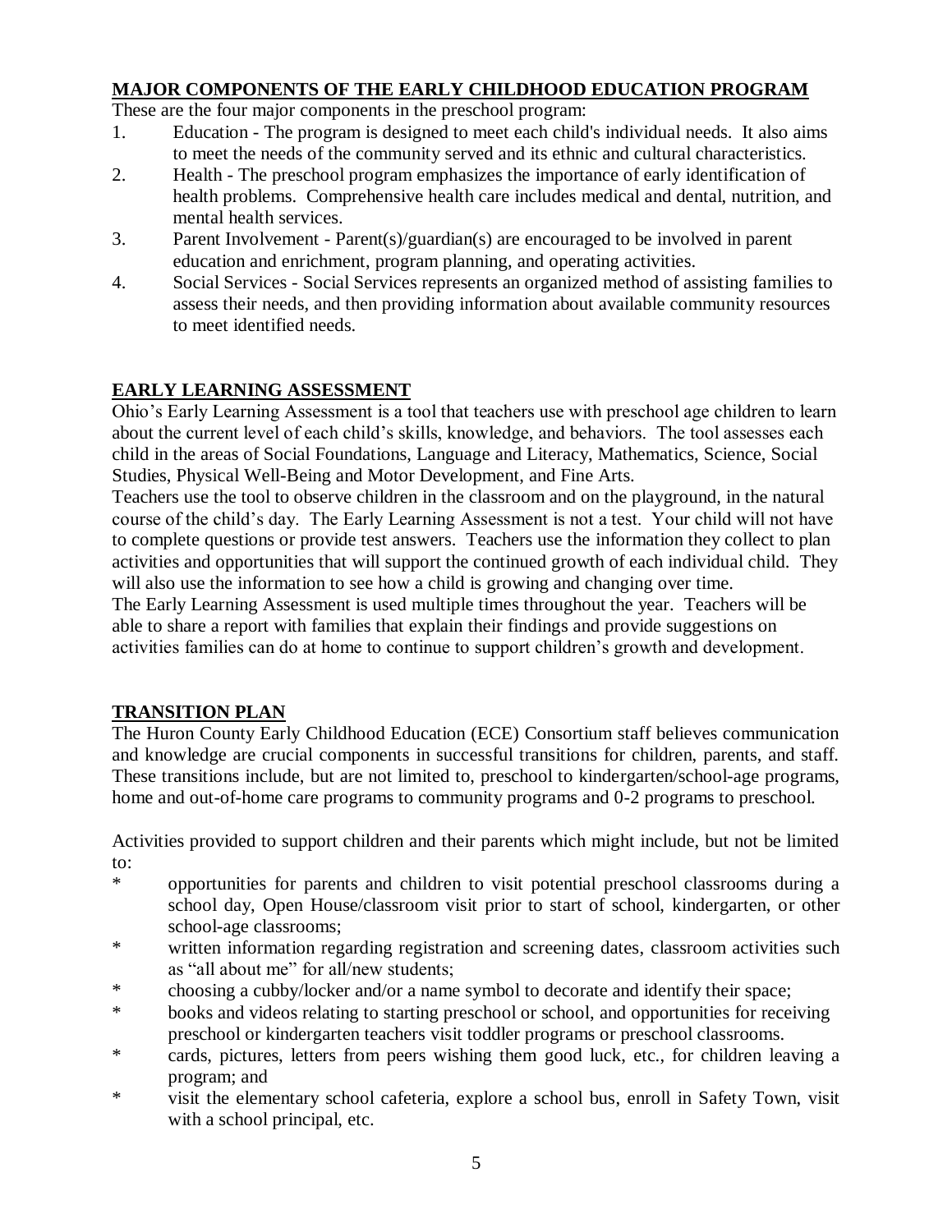Each child transitioning from one program to another shall have a written transition plan (IFSP or preschool transition plan) in place which will involve input from parents, teachers, and other members of a child's team as appropriate. Responsibilities for transition activities will be delineated on the written plan.

Information about registration and screening will also be shared with the community through the use of media such as press releases and flyers. Sending and receiving staff shall communicate to determine the student information which shall be shared after receipt of any required parental consent.

The program ensures that children who are age-eligible are enrolled in kindergarten upon leaving the early childhood program unless another placement has been determined based on parental choice.

The above activities will assist children, parents, and staff in achieving a seamless transition as young children move from one program to the next.

#### **CHILD PICK UP AND DELIVERY**

In order to keep all children safe in the building, Preschool staff will meet students at the entrance door D12 at the following drop off and pick up times:

| <b>AM Preschool</b> | $8:30$ am $-11:40$ am                | Drop off<br>Pick up | 8:25am - 8:30am<br>11:30am - 11:35am             |
|---------------------|--------------------------------------|---------------------|--------------------------------------------------|
| <b>PM</b> Preschool | $12:20 \text{ pm} - 3:30 \text{ pm}$ | Drop off<br>Pick up | $12:15$ pm $- 12:20$ pm<br>$3:20$ pm - $3:25$ pm |
| All Day Preschool   | $8:30$ am - $3:30$ pm                | Drop off<br>Pick up | 8:25am - 8:30am<br>$3:20$ pm - $3:25$ pm         |

A child will be released ONLY to adults, 18 or older, designated by prior written permission of the parent or guardian. A picture ID may be required at the time of pick-up. **Your child's safety is our first priority, and these rules will be strictly adhered to**.

#### **ABSENCES**

Please call the Willard Elementary School's office when your child will be absent. An excused absence is illness, doctor or dentist appointment, or emergency. When you return your child to school after an excused absence, please submit to the teacher a note describing the reason for the absence. **If there are an excessive number of unexcused absences in one month, your child will be removed from the class roster.**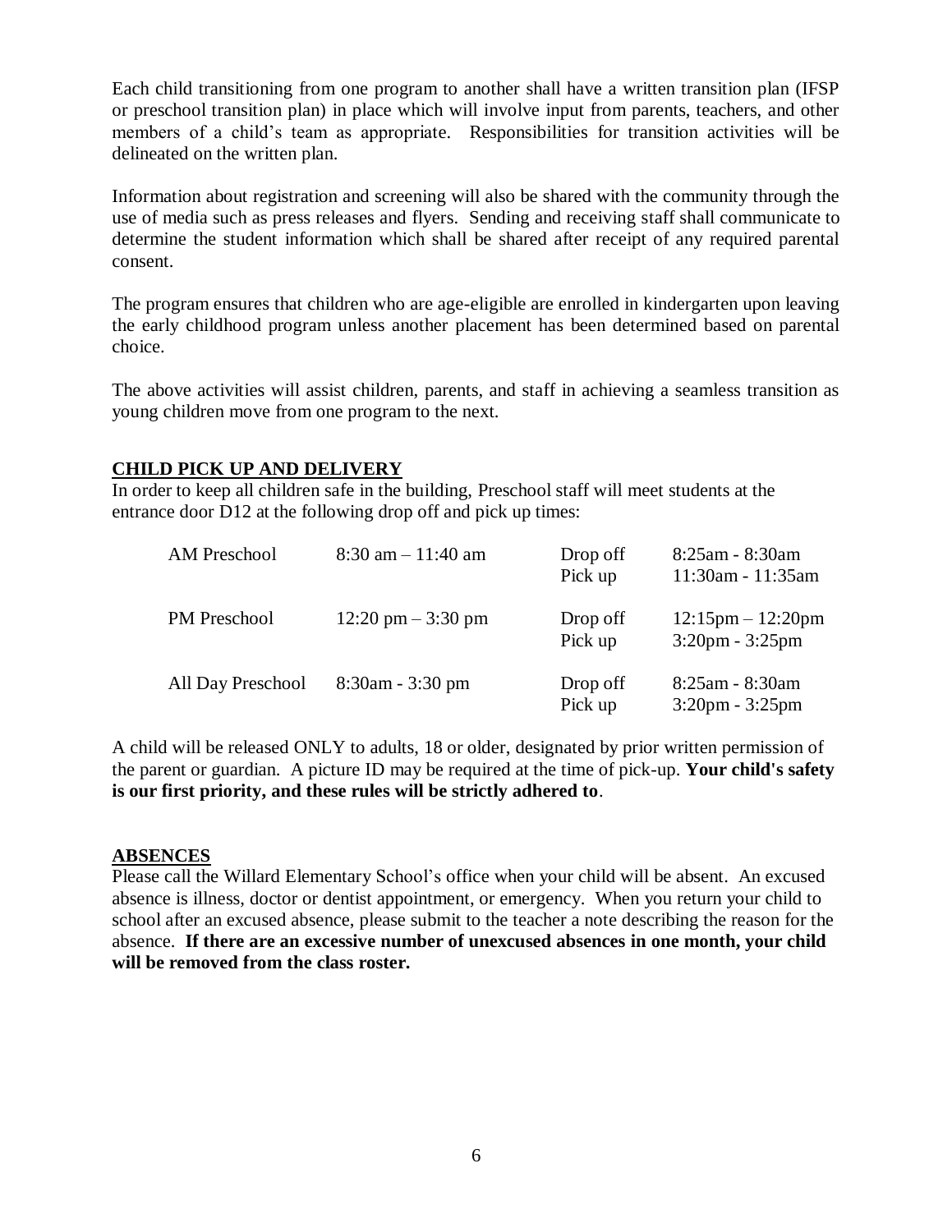# **SNACKS**

According to our licensing rules issued by the Ohio Department of Education and Ohio Revised Code, preschool snacks must have items representing at least two of the main food groups:

- \* Meat / protein equivalent<br>\* Whole wheat bread or wh
- Whole wheat bread or whole wheat alternative
- \* Dairy (chocolate milk is provided; let us know if your child prefers white milk or water)
- \* Fruit / Vegetable

If able, families will provide a healthy snack daily for their child. Some snack suggestions for a nutritious snack are:

- apples or bananas
- \* orange slices, pineapple chunks, or grapes (must be halved)
- \* carrot sticks, celery, cauliflower, broccoli with dip
- \* fruit snacks (must be made with 100% fruit)
- \* whole grain pretzels<br>\* whole grain crackers
- whole grain crackers
- \* graham crackers or animal crackers
- \* cheese sticks
- \* pudding
- \* cheese crackers
- \* whole grain cereal
- \* applesauce

## **BREAKFAST AND LUNCH**

Breakfast will be provided for students attending our half day morning class and those attending all day. Lunch will be provided for students attending our half day afternoon class and those attending all day. Current menus will be sent home with students at the beginning of each month and posted on the school website. Parents wishing to pack their child's breakfast or lunch are encouraged to follow the U.S.D.A food meal pattern. Meals shall be of quantity and quality to supplement food served at home so that the daily nutritional needs of the child are met in accordance with required daily allowance as prescribed by the U.S Department of Agriculture Dietary Guidelines. [\(http://www.fns.usda.gov\)](http://www.fns.usda.gov/)

#### **REST TIME**

A full-day program serving preschool children shall have a nap/rest period reflected in the daily written program. Nap/rest periods shall not exceed 1.5 hours in the daily schedule for any child in a full-day program. A quiet space for children who want to rest or nap shall be provided. A child who attends the center for five hours or more on a given day shall be provided with a mat or cot to rest. The nap/rest period shall be flexible to meet individual needs, with provisions for early risers and non-nappers.

#### **DISCIPLINE POLICY**

The goal of discipline is to help children develop their own self-control and, ultimately, to direct their own behavior. We recognize the important role that self-esteem plays in the process and we strive to enhance each child's feelings of self-worth. A well-planned and supervised classroom will prevent many behavior problems. Clear and responsible rules are established for the safety and rights of every child. These rules are discussed and reviewed periodically with children and parents.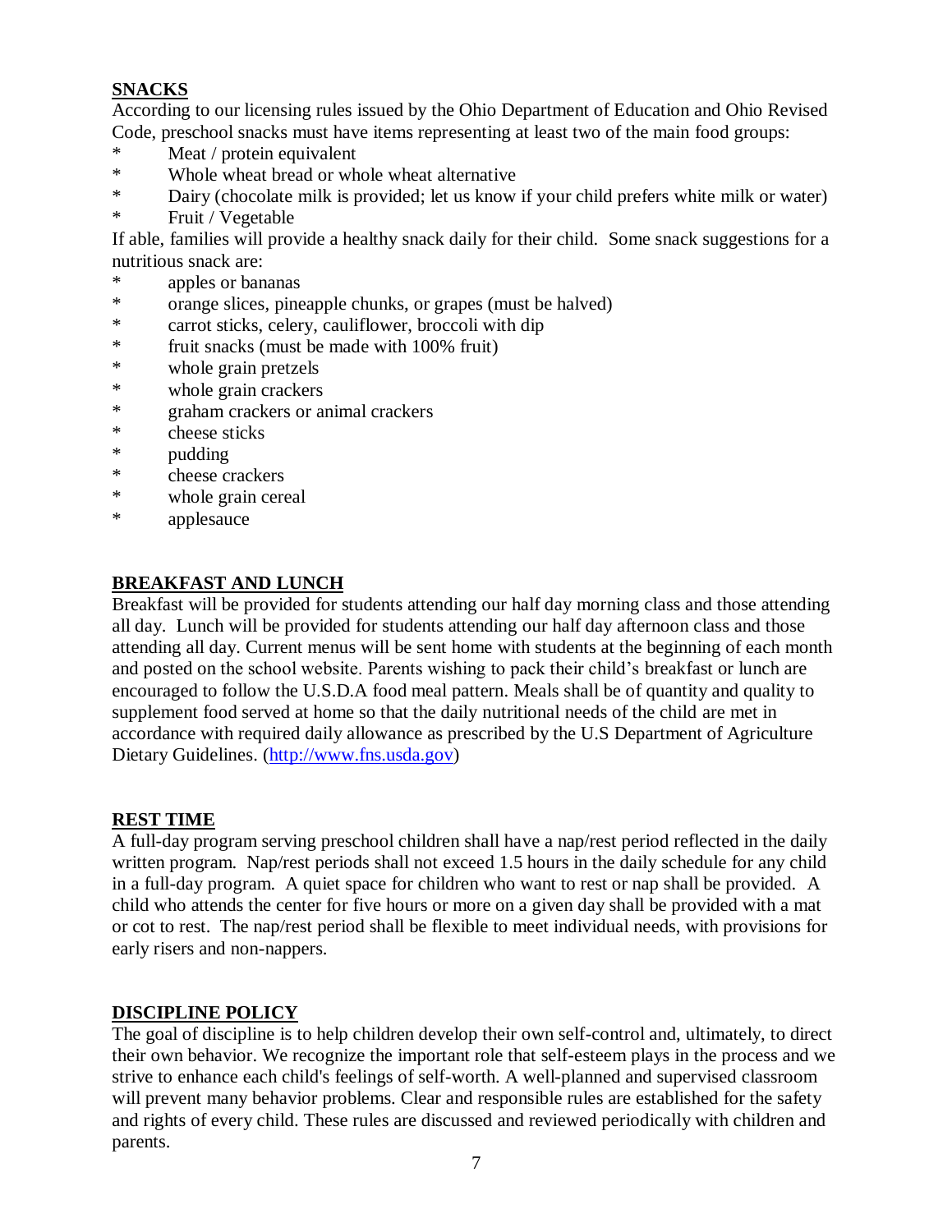Problem solving techniques are encouraged in the classroom during which time the staff often acts as facilitators, helping young children express feelings and generate solutions as well as redirecting a child's interest/frustrations to another activity. These problem-solving techniques are also used if a preschool child exhibits any act of bullying. Additional guidance will be provided through separating the child from problem situations, talking with the child about the situation, and praising the child for appropriate behavior.

Physical punishment, verbal abuse, and/or restraints will not be used. (Physical restraints are used only if there are safety concerns or if included in a formal behavior plan.) Discipline will not be imposed on a child for failure to eat, sleep, or for toileting accidents.

As needed, a behavior plan will be developed with parental input if traditional classroom management and early childhood discipline techniques are not adequate to meet a child's needs.

Based on ODE Preschool Licensing Rules and the school district policies, staff will follow these discipline guidelines:

- A.) Preschool staff member(s) in charge of child(ren) are responsible for discipline. Policies are in affect for all staff in all preschool areas, including playground, field trips, or other school-sponsored activities.
- B.) All preschool staff members shall be informed of and receive a copy of our discipline policies upon employment and annually in handbook.
- C.) Our actual methods of discipline shall apply to all persons on the premises and shall be restricted as follows:
	- 1.) There shall be no corporal punishment, any unusual punishment, or any punishment such as, but not limited to punching, pinching, shaking, spanking, or biting.
	- 2.) No discipline shall be delegated to any other child.
	- 3.) No physical restraints shall be used to confine a child by any means other than holding for a short period of time, such as in a protective hug so the child may regain control.
	- 4.) No child shall be placed in a locked room or confined in an enclosed area such as a closet, box, or small cubicle.
	- 5.) No child shall be subjected to profane language, threats, derogatory remarks about himself or his family or other verbal abuse.
	- 6.) Discipline shall not be imposed on a child for failure to sleep or for toileting accidents.
	- 7.) Techniques of discipline shall not humiliate, shame, or frighten a child.
	- 8.) Discipline shall not include withholding food, rest, or toilet use.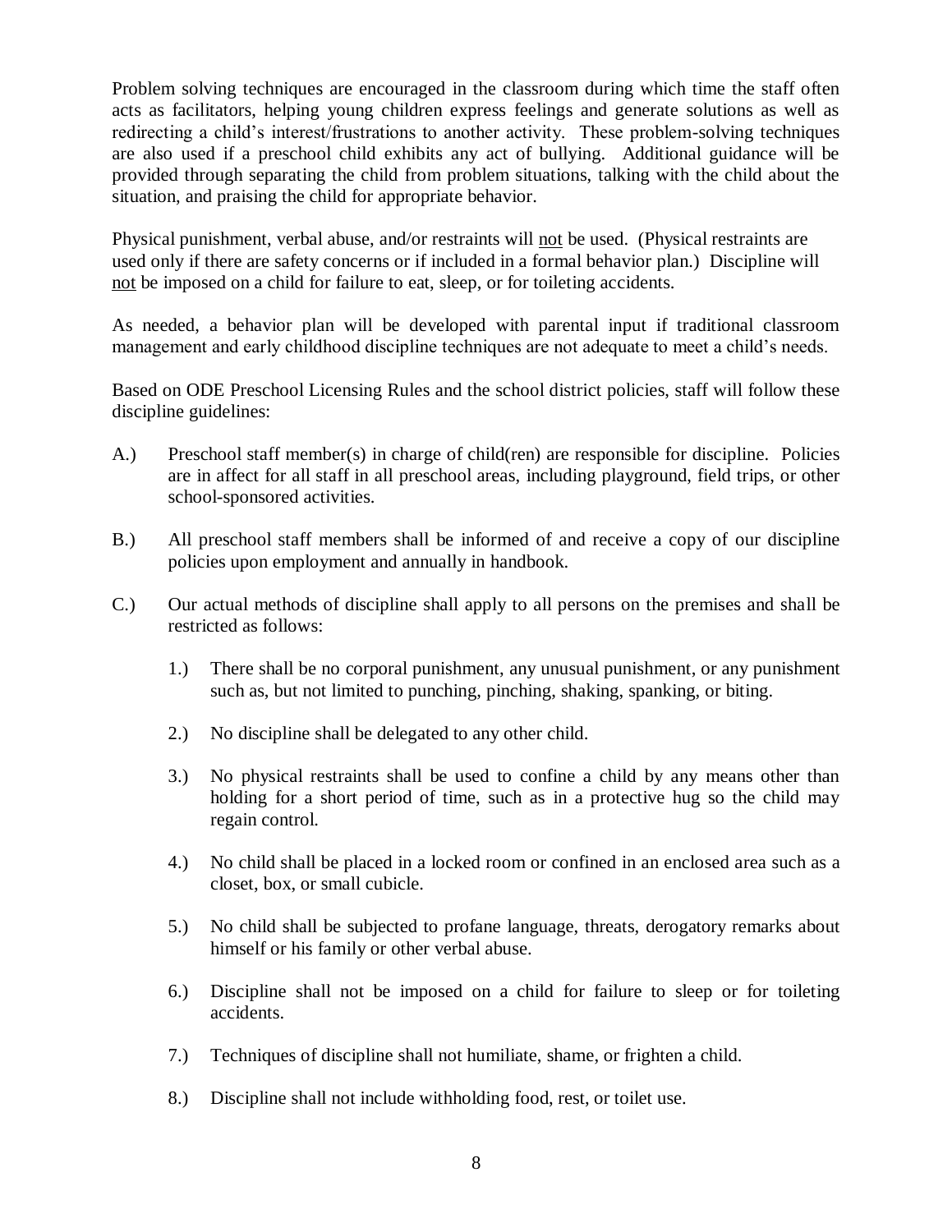- 9.) Separation, when used as discipline shall be brief in duration and appropriate to the child's age and developmental ability, and the child shall be within sight and hearing of a preschool staff member in a safe, lighted, and well ventilated space.
- 10.) Our preschool shall not abuse or neglect children and shall protect children from abuse and neglect while in attendance in ANY program.

#### **WEAPONS, TOBACCO, NARCOTICS, ALCOHOLIC BEVERAGES, DRUGS AND COUNTERFEIT CONTROLLED SUBSTANCES**

A student shall not possess, use, transmit, conceal or show evidence of consuming or using tobacco, narcotics, alcoholic beverages, drugs or weapons. The methods of correcting student behavior in such cases are as follows: district administrators will be notified immediately if a child's behavior poses a danger to persons or property. An emergency removal of the child for the rest of the day from the preschool classroom will occur and an immediate conference with parent/guardian will be held.

#### **CHILDREN'S CLOTHING**

The new Campus Wear Policy that was adopted by the Willard City Schools' Board of Education is included at the back of this handbook. Our preschool students are expected to follow this dress code. In addition, shorts must be worn under dresses, and shoes must have a strap on the back – no flip flops are allowed.

We are very active in our classroom, and often use paints and other "messy" materials. We spend time outside when the temperature (considering wind chill) is above 20 degrees Fahrenheit, and it is not raining or otherwise threatening. Please dress your child for play both indoors and outdoors, including sweaters, jackets, mittens, coats, boots, hats, etc. We are not responsible for clothing that becomes stained or extremely soiled. **ALL CLOTHING MUST BE LABELED.** Many times children do not recognize their own belongings.

#### **BOOK BAGS**

Please do not send your child to school with a book bag on wheels. Cubby space is limited, and these bags take up too much of the available space.

#### **TOYS**

Please do not send your child to school with toys.

#### **BOOKS**

We encourage parents to read to your child every day. You are welcome to come to school and share your child's favorite stories with other children in the class.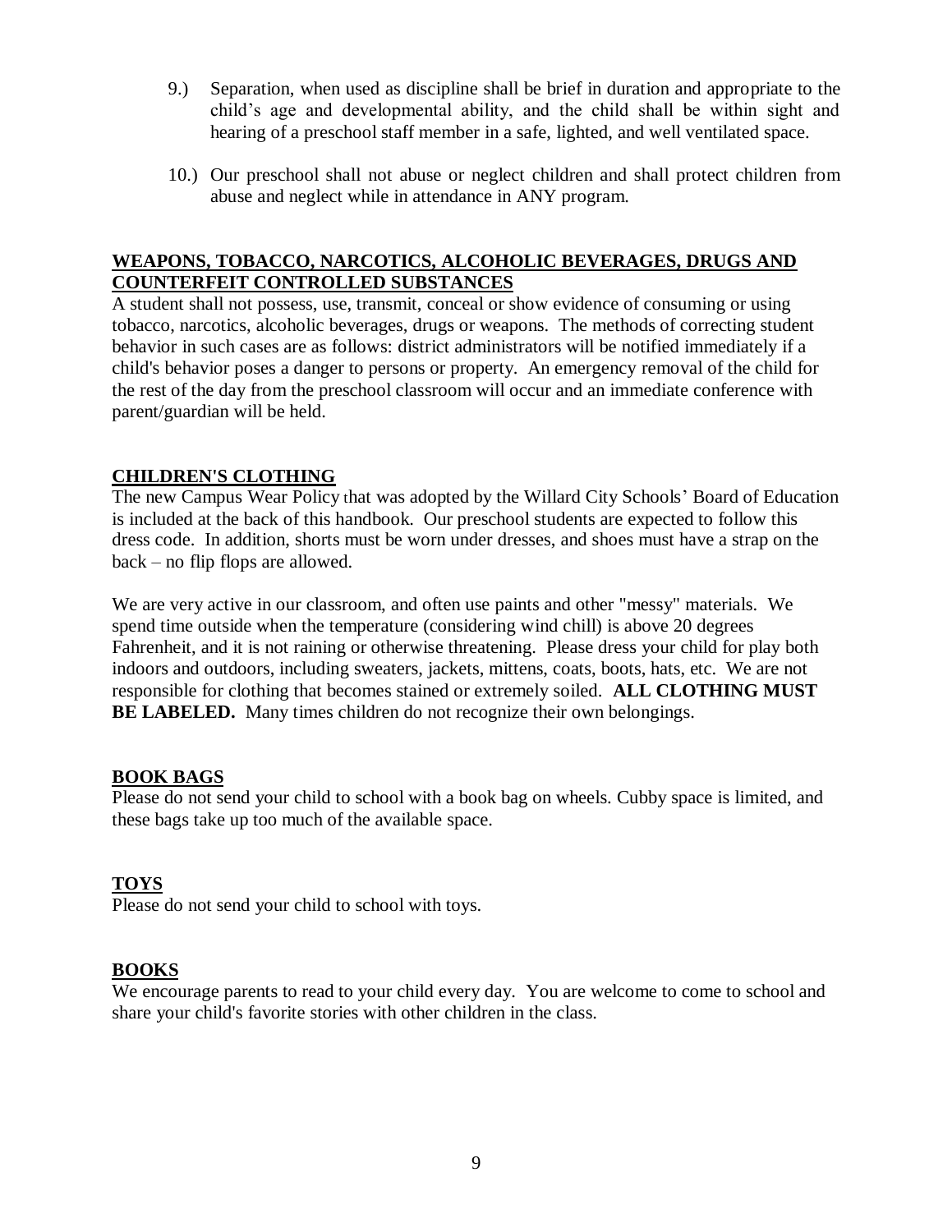#### **CURRICULUM**

The preschool staff recognizes that young children need activities to develop gross and fine motor skills. Children need to learn to use their legs, arms and hands before they can learn to use fingers for writing. They need to understand and feel good about themselves. They need to feel valued in order to want to learn and be the best that they can be. They need to understand, respect, cooperate and exercise self-discipline.

Since we strive to meet the needs of the "whole child", our program offers activities for children that develop skills in all areas of learning. Our classroom consists of various learning areas where specific developmental needs are met. Preschool literacy and related activities are the foundation for later academic success.

**Computer/Listening Area:** Children use computers and audio equipment to help reinforce academic skills in Language Arts, Math, Science and Social Studies.

**Reading/Language Arts Area**: Children use books, audiotapes, computers, and games to help them understand the relationship between spoken and written language. Most importantly, children enjoy and develop both forms of language.

**Block Area:** Block experiences encourage children to use their imagination, require cooperation with others, and help develop eye-hand coordination. Blocks also help develop understanding of shapes, measurement, and balance. They are also encouraged to draw on paper what they have built.

**Housekeeping Area**: Children use creative thinking, develop skills in communicating and relating to others, using furniture, dress-up clothes, cooking tools, cleaning tools, cash registers, and calculators.

**Manipulative Area**: Children handle small puzzle pieces, beads, and sewing toys, developing fine motor skills and eye-hand coordination. They develop math skills by comparing sizes, colors, and shapes and by grouping.

**Woodworking Area**: Children use soft wood, tools, and measuring instruments to develop large and small muscle control, problem solving, creative expression, cooperation, and respect for others.

**Science Area**: Children use magnets, weighing and measuring instruments, and magnifying glasses to learn about the world around them. They will observe, measure, classify, predict, experiment, and communicate their discoveries. Young children will begin to develop habits of problem solving and investigating, asking "why?" and then finding out!

**Art Area**: Children expand their creativity in the art area. They also develop fine muscle control, and eye-hand coordination. They learn about color, line shape and texture, and how to use paints, crayons, paper, clay, paste, scissors, and markers. Children learn to express themselves through visual medium such as painting and drawing.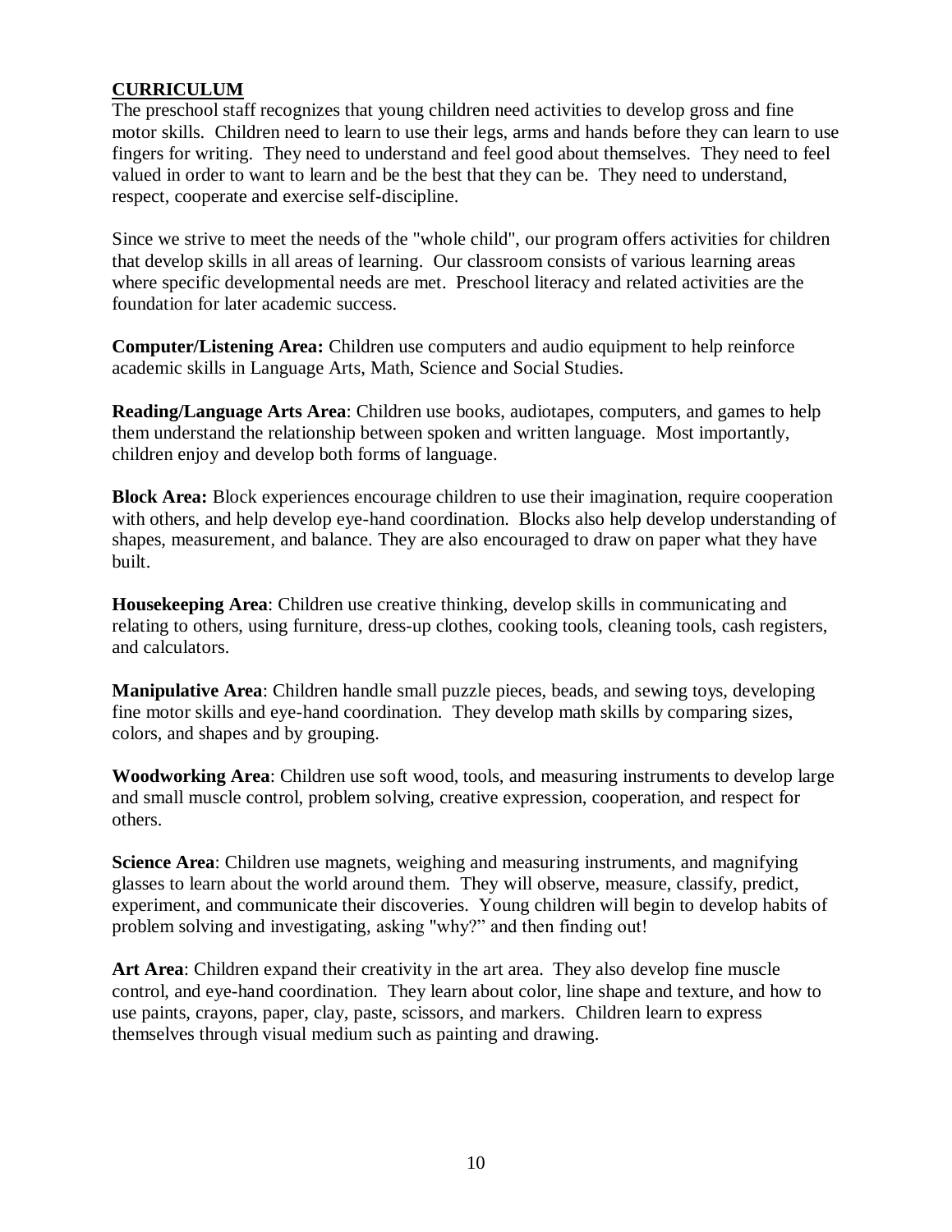**Water and Sand Area**: Children have lots of fun here. Also, as they use water, rice, sand, corn meal, corn starch, measuring cups, mixers, sponges, funnels, and objects that sink or float, they learn math and science. They weigh and measure, and learn properties of materials. They use imaginative play and cooperate with others, while using small and large muscles in digging, hauling, pouring, and cleaning up.

**Large Muscle Activities:** Children will use the inside area for supervised activity, and the outside area when weather permits. They use balance beams, mats, tunnels, balls, and other materials to develop physical skills such as pulling, pushing, riding, jumping, and running. Play during this time requires cooperation and following teacher direction. Many times numbers/counting, and spatial concepts such as over/under, up/down, in/out are developed.

# **SAFETY OF CHILDREN**

- In accordance with Section 2151.421 of the Ohio Revised Code, all preschool staff are REQUIRED to report any suspicions of abuse or neglect. All preschool staff members have completed the required course by the Ohio Department of Human Services in recognizing signs of child abuse and neglect.
- \* Children will be supervised by a preschool staff member at all times throughout the day.
- \* The outside play area will be supervised so that all children are visible to a member of the teaching staff at all times. Children will be supervised going to and coming from the outside play area and the classroom.
- \* Written notification from the parent is required when a change (i.e. time, driver) occurs in your child's regular transportation plan. No exceptions will be made. We require picture identification from a driver's license for anyone picking up the child that is not listed on the transportation authorization form.
- \* A monthly fire drill will be held. During the months of March through June monthly tornado drills are also practiced.
- \* Emergency plans are posted in each classroom in the event of a tornado or fire.
- \* Our Preschool staff is trained in first aid, infant and child CPR, recognition of child abuse and recognition of communicable diseases. A first aid kit is always on site.
- \* Preschool staff members and volunteers are required to have the following on file upon employment or assignment to the preschool program:
	- $\triangleright$  BCII and/or FBI checks as required for licensed, non-teaching staff and volunteers
	- $\triangleright$  Annual non-guilty/non-conviction statement for all staff & volunteers
	- $\triangleright$  Medical statement upon employment/assignment to preschool
	- $\triangleright$  Three references on file and checked according to required procedure
- \* Preschool staff shall notify parents in writing when their child is injured by providing a copy of the accident report. The program shall maintain a log of injury reports.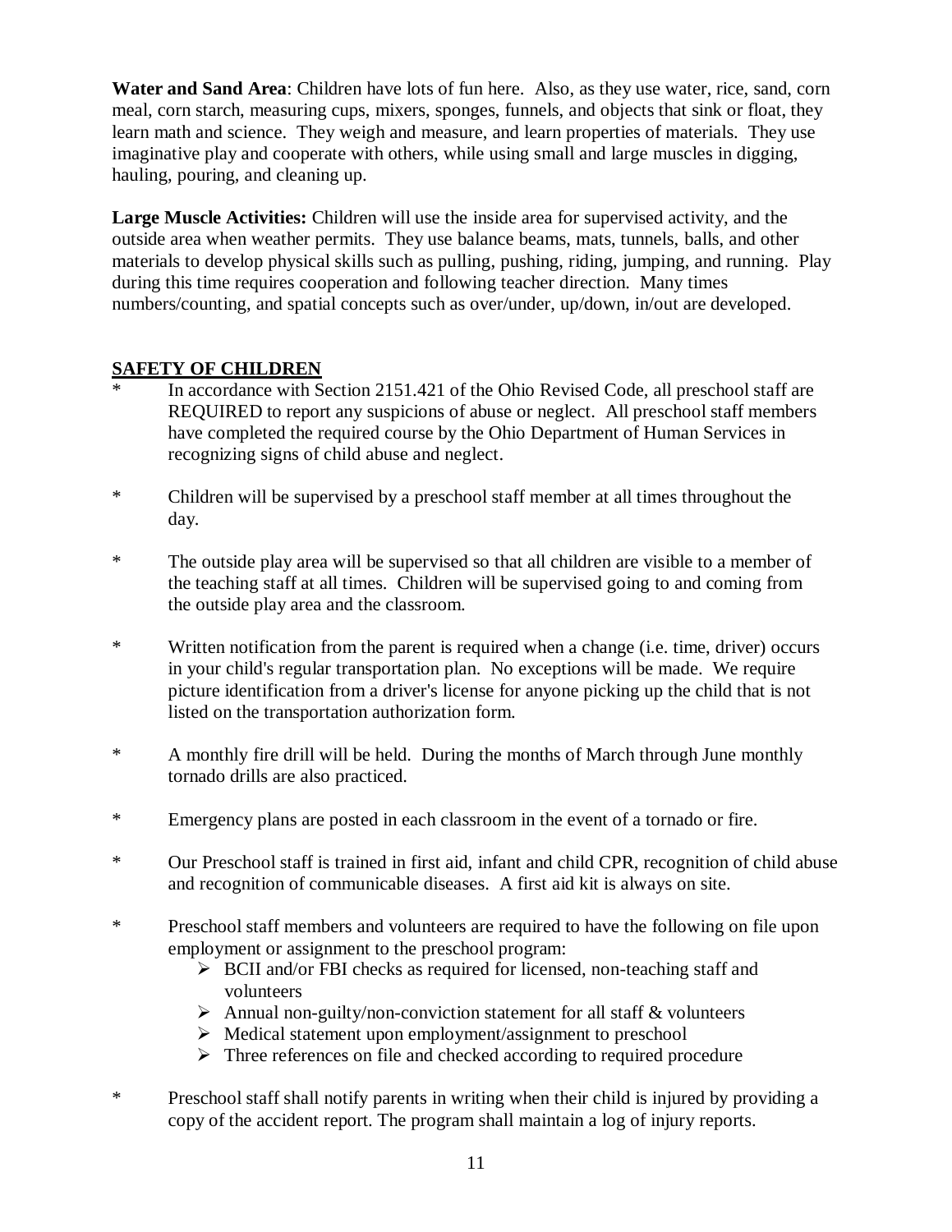# **MANAGEMENT OF COMMUNICABLE DISEASE**

The preschool staff is trained and certified in First Aid, infant and child CPR, recognition of child abuse and recognition of communicable diseases. A First Aid kit is always on site.

We are very conscientious about the importance of hand washing and disinfecting procedures to prevent the spread of communicable diseases. The children are reminded to wash their hands on a regular basis.

In the event that your child is exposed to a child with a communicable disease, you will be notified by a note that he/she has been exposed to a contagious disease and informed so that you are aware of the symptoms of that disease.

#### **MEDICAL EMERGENCY PLAN**

Each child is required to have a current Emergency Medical Authorization Form on file. This form must be completed and returned by the first day of school. Any child without this form will not be permitted to attend class. In the event of an emergency, the following procedures will be taken:

- \* Parents will be contacted immediately unless the situation is life threatening. In this case, 911 will be called before attempting to reach the parents.
- \* If efforts to reach the parents are unsuccessful, the faculty will follow instructions listed on the Emergency Medical Authorization Form.

#### **GENERAL GUIDELINES FOR KEEPING CHILDREN HOME FROM SCHOOL**

It is sometimes difficult to decide when and how long to keep an ill child home from school. The timing of the absence is often important in order to decrease the spread of disease to others and to prevent your child from acquiring any other illness while his/her resistance is lowered. The following guidelines represent the more common childhood illnesses and the usual recommendations of the Huron County General Health District.

A child with any of the following signs or symptoms of illness shall be immediately isolated from other children. Decisions about the child remaining at school or discharged to home shall be determined by the director and the parent or guardian.

- \* Diarrhea (more than one abnormally loose stool within a twenty-four hour period)
- \* Severe coughing, causing the child to become red or blue in the face or to make a whooping sound
- \* Difficult or rapid breathing
- \* Yellow skin or eyes
- Conjunctivitis
- \* Temperature of one hundred degrees Fahrenheit taken by the auxiliary method when in combination with other signs of illness
- \* Untreated infected skin patch(es)
- \* Unusually dark urine and/or grey or white stool
- \* Evidence of lice, scabies, or other parasitic
- \* Stiff Neck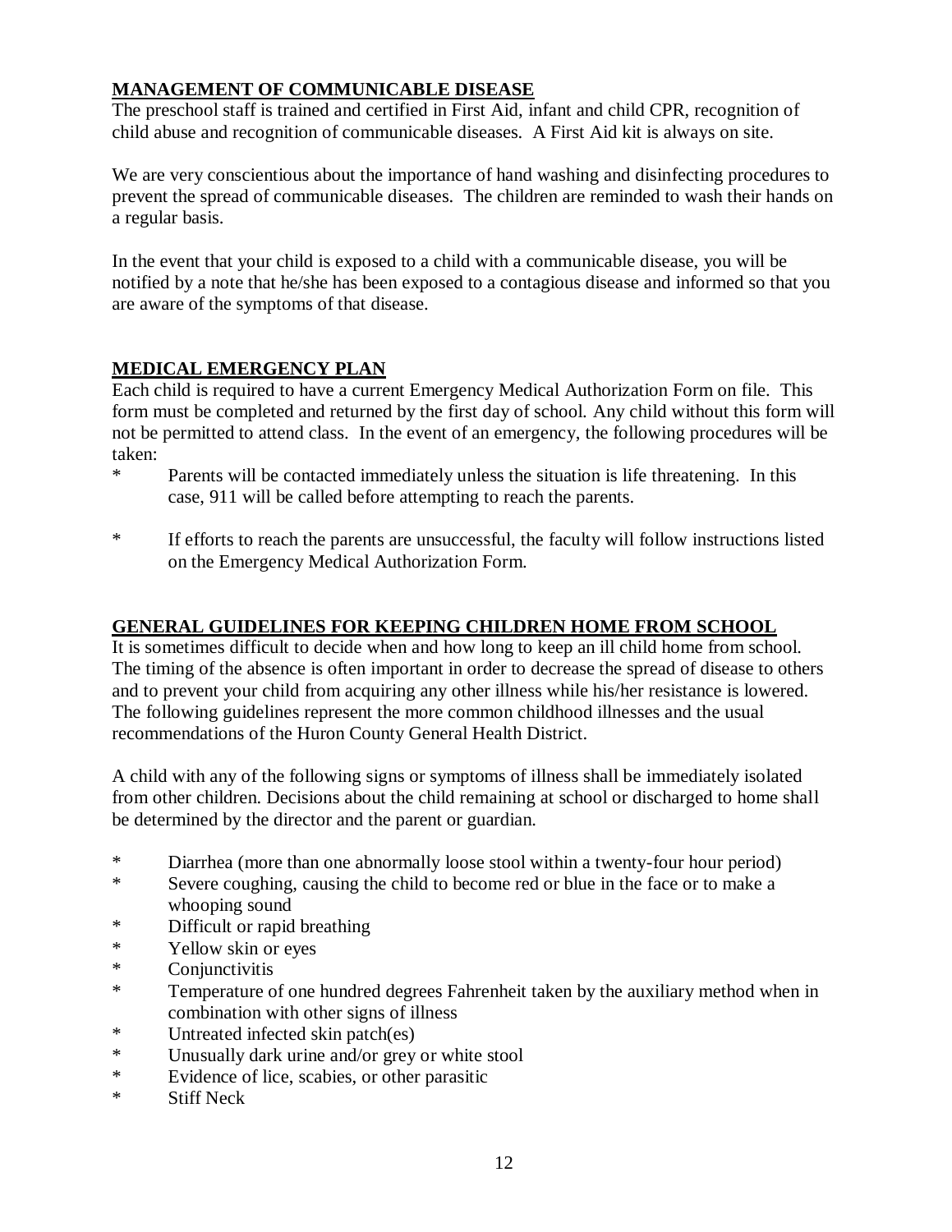While isolated, the child shall be carefully watched for the symptoms listed above as well as the following:

- \* Unusual spots or rashes
- \* Sore throat or difficulty swallowing
- \* Elevated temperature
- \* Vomiting

**As children arrive at the preschool, a staff member greets and observes each child for possible signs and symptoms of illness. If your child is exhibiting any of the symptoms below, you will be asked to take the child home.**

#### **Chicken Pox:**

A skin rash consisting of small blisters that leave scabs. A slight fever may or may not be present. There may be blisters and scabs present at the same time. Your child should remain home until all blisters have scabbed over, usually 5-7 days after the appearance of the first crop of blisters. Cases of chicken pox are reported to the Health Department.

#### **Common Cold:**

Irritated throat, water discharge from the nose and eyes, sneezing, chilliness and general body discomfort. Your child should remain home if symptoms are serious enough to interfere with your child's ability to learn. Medical care should be obtained if symptoms persist beyond 7-10 days or discharge becomes yellow to green.

#### **COVID-19:**

Symptoms include cough, shortness of breath, loss of taste and/or smell, fever, headache, sore throat, congestion, runny nose, nausea, vomiting, weakness, body aches and fatigue.

#### **Fever:**

If your child's temperature is 99.4 F or greater (or 1 degree above the child's normal temperature) he/she should remain home until he/she has been without fever for a full 24 hours. Remember that fever is a symptom indicating the presence of an illness.

#### **Flu:**

Abrupt onset of fever, chills, headache and sore muscles. Runny nose, sore throat, and cough are common. Your child should remain home from school until symptoms are gone and the child is without fever for 24 hours.

#### **Head Lice:**

Lice are small grayish-tan, wingless insects that lay eggs called nits. Nits are firmly attached to the hair shaft, close to the scalp. Nits are much easier to see and detect than lice. Nits are small white specks that are usually found at the nape of the neck and behind the ears. Following lice infestation, your child may return to school after receiving treatment with a pediculicide shampoo, and all nits have been removed.

#### **Impetigo:**

Blister-like lesions that later develop into crusted pus-like sores. Your child should remain home from school until receiving 48 hours of antibiotic therapy and sores are no longer draining.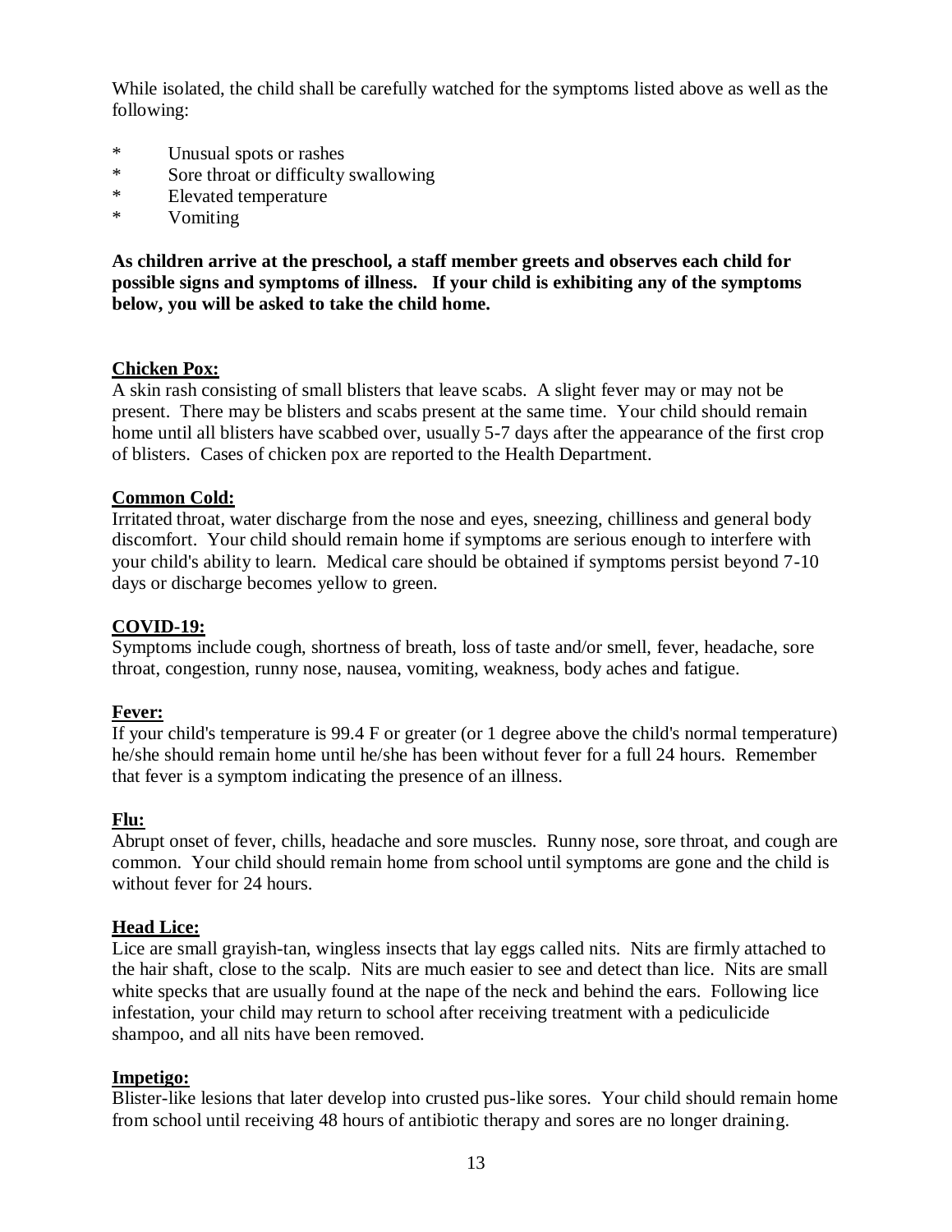#### **Pain:**

If your child complains, or behavior indicates that he/she is experiencing pain, he/she should be evaluated by a physician before your child is sent to school.

#### **Pinkeye:**

Symptoms include redness and swelling of the membranes of the eye with burning or itching, matter coming from one or both eyes, and/or crusts on the eyelids. Your child should remain home from school until receiving 24 hours of antibiotic therapy and discharge from the eyes has stopped. Spread of infection can be minimized by keeping the hands away from the face, following good hand washing practices, using individual washcloths and towels, and not touching any part of the eyes with the tip of the medication applicator while administering the antibiotic ointment.

#### **Skin Rashes:**

A physician should evaluate skin rashes of unknown origin before your child is sent to school.

#### **Strep Throat and Scarlet Fever:**

Strep throat begins with fever, sore and red throat, pus spots on the back of the throat, and tender, swollen glands of the neck. With scarlet fever all the symptoms of strep throat appear as well as a strawberry appearance to the tongue and rash of the skin.

High fever, nausea and vomiting may also occur. Your child should remain home from school until receiving a full 24 hours of antibiotic therapy and until without fever or vomiting for 24 hours. Most physicians will advise rest at home 1-2 days after a strep infection.

Antibiotics ordered for strep infections are to be taken until all medication is gone. Only when these directions are followed correctly is the strep germ completely eliminated from the body, no matter how well the child feels after the first few days of receiving medication.

#### **Vomiting and Diarrhea (Intestinal Viral Infections):**

Stomach ache, cramping, nausea, vomiting and/or diarrhea, possible fever, headache, and body aches indicate an intestinal infection. If your child has had any of these symptoms during the night he/she should not be sent to school the next day. Children must be free from diarrhea for 24 hours before they attend the preschool.

#### **Insolating and Discharging an Ill Child:**

A child insolated due to suspected communicable disease shall be: (a) Cared for in a room or portion of a room not being used in the preschool program; (b) Within sight and hearing of an adult at all times. No child should ever be left alone or unsupervised; (c) Made comfortable and provided with a cot. All linens and blankets used by the ill child should be laundered before being used by another child. After use, the cots shall be cleaned with soap and water and then disinfected with an appropriate germicidal agent; (d) Observed carefully for worsening condition; and (e) Discharged to parent, guardian or person designated by the parent or guardian as soon as practical.

#### **Mildly Ill Child:**

Child who is experiencing minor common cold symptoms, but who is not exhibiting any of the symptoms specified in this handbook or if a child does not feel well enough to participate in activities, but who is not exhibiting any of the symptoms specified in this handbook.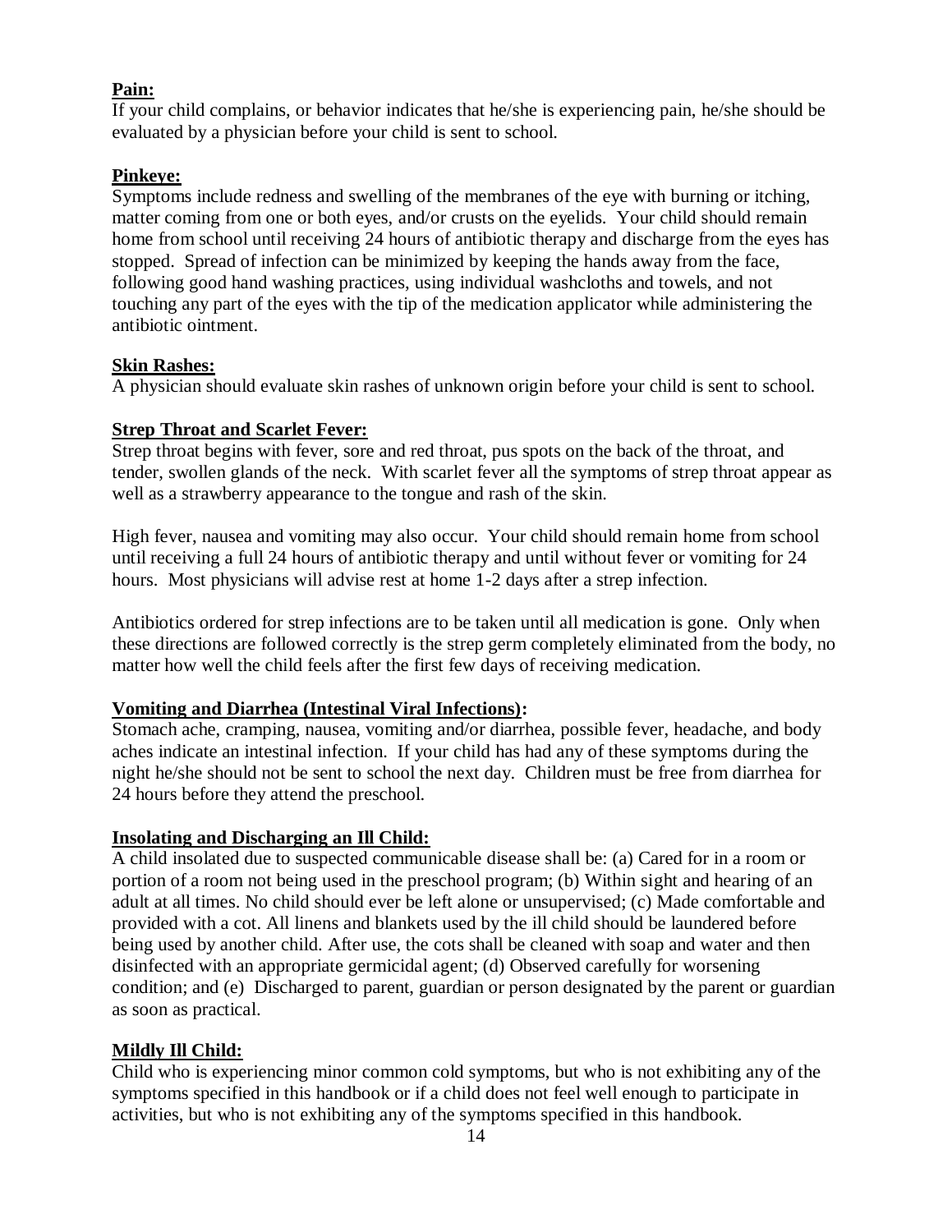# **ADMINISTERING MEDICATIONS**

The medications and/or treatments that may be administered are defined in Board Policy. Administration of over-the-counter medications will follow the same requirements and policies as prescription medication. In those circumstances where a student must take medication during the preschool session, the following guidelines are to be observed.

- A. Parents should determine with their physician's counsel whether the medication schedule can be adjusted to avoid administering medication during school hours.
- B. The Medication Request and Authorization Form must be filed with the preschool teacher before the student will be allowed to begin taking any medication during school hours. This written and signed request form is to be submitted on an annual basis and will include: student's name; medication and dosage and procedure required; special instructions including storage and sterility requirements; date prescribed medication will be started; date prescribed medication will no longer be needed; physician's name, address, and telephone number; probable side effects; authorization by both the physician and the parent for a student to self-administer the medication but only in the presence of an authorized staff member or parent; authorization for school personnel to administer the prescribed medication, if necessary; agreement/satisfactory arrangement to deliver medication to/from school; and an agreement to notify the school in writing if the medication, dosage, schedule, or procedure is changed or eliminated. A new request form must be submitted each school year or for each new medication.
- C. All medication to be administered during school hours must be registered with the preschool teacher. Upon receipt of the medication, the teacher shall verify the amount of medication brought to the school and indicate that amount on the student medication log sheet.
- D. Medication that is brought to the classroom will be properly secured in a locked area. Medication may be conveyed to school directly by the parent or designated person transporting the child. A two to four (2-4) week's supply of medication is recommended.
- E. For each prescribed medication, the container shall have a pharmacist's label with the following information: student's name, physician's name, date, pharmacy name and telephone number, name of medication, prescribed dosage and frequency, and special handling and storage directions.
- F. Any unused medication unclaimed by the parent will be destroyed by the preschool teacher when a prescription is no longer to be administered or at the end of a school year.
- G. The staff member administering the medication shall ensure that the student takes the medication properly.
- H. If a student does not take the medication at the proper time, the staff member responsible for administering the medication shall take appropriate steps to locate the student and administer the medication.
- I. All medications are to be administered in such a way as to not unduly embarrass the student.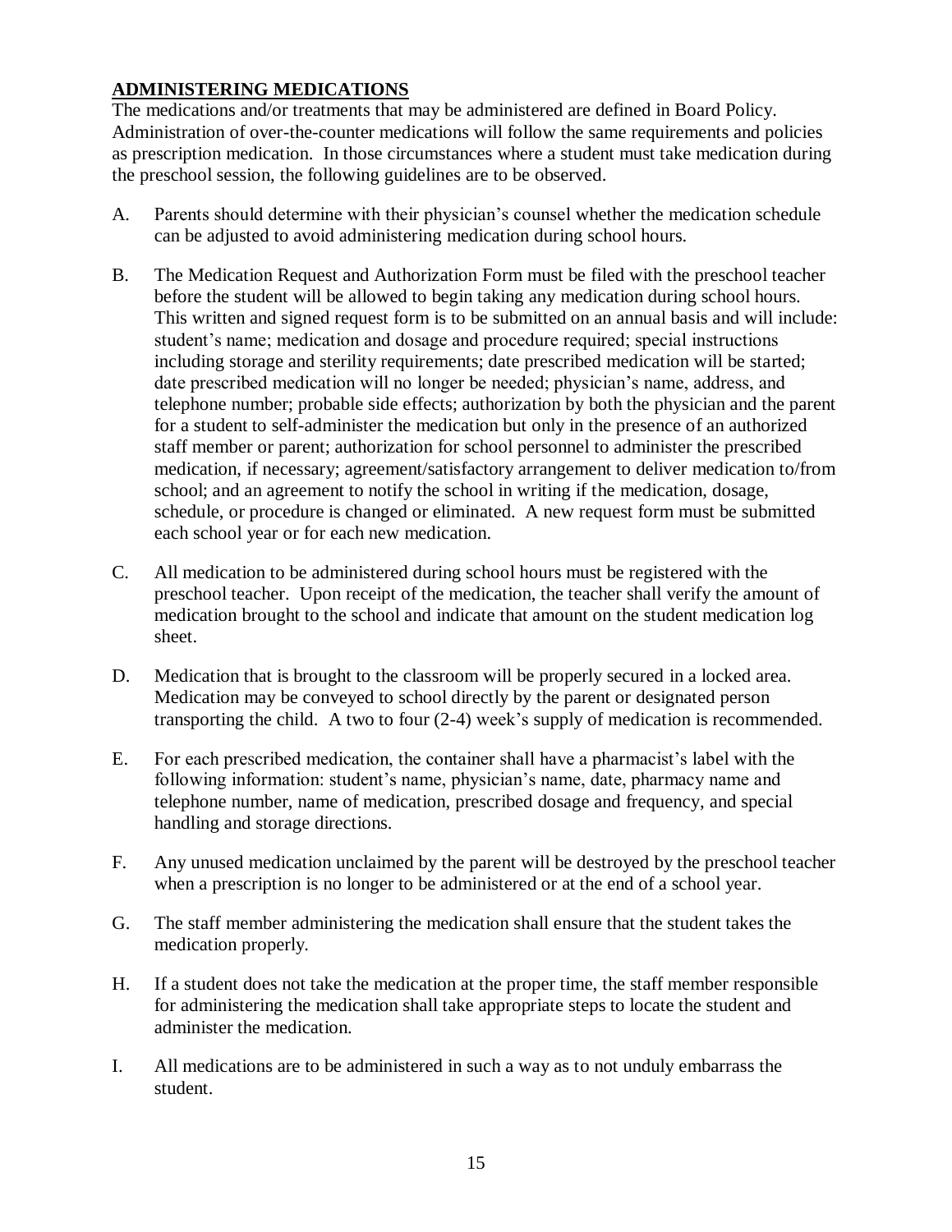J. A log for each prescribed medication shall be maintained which will note the personnel giving the medication, the date, and the time of day. This log will be maintained along with the physician's written request and the parent's written release.

## **IMMUNIZATIONS REQUIRED FOR PRESCHOOL**

The Ohio Department of Health requires that all children enrolled in preschool follow the required immunization schedule:

- 4 doses Diphtheria, Tetanus, Pertussis (DtaP) or Diphtheria, Tetanus (if allergic to Pertussis)
- 4 doses Polio Vaccine
- 2 doses Measles, Mumps, Rubella (MMR) administered at 12 months of age or older (Children who were immunized with MMR vaccine prior to reaching twelve (12) months of age must be re-immunized.)

3 doses Hepatitis B (Hep B); children must receive at least one dose after 6 months of age 3-4 doses Haemophilus B (HIB) or 1 dose after 15 months of age

The State of Ohio mandates that school children not in compliance within fifteen calendar days after admission be excluded from school. You may obtain immunizations at your family physician's office or at the Huron County General Health District immunization clinics offered throughout Huron County. Call for times and places of clinics at 419-668-1652 or 1-888-694- 2443.

#### **MEDICAID SCHOOL PROGRAM BILLING STATEMENT**

North Point Educational Service Center participates in the Medicaid School Program (MSP) or a similar program. MSP is a federally funded reimbursement program. We use a third party billing agency to submit MSP claims. This agency is in compliance with all federal privacy laws including the Health Insurance Portability Accountability Act (HIPAA) established in 1996.

The following is a list of personally identifiable information shared with the billing agency: student's name, date of birth, social security number, district of residence, school of attendance, and professional services documentation. Professional services include screenings and assessments to determine eligibility for and the provision of services such as speech, occupational therapy, physical therapy, nursing, counseling, work study, case management, and psychological evaluations.

It is your right to deny access to personally identifiable information or to revoke the use of it for purposes of MSP billing. Services will be provided regardless of disclosure of personally identifiable information. Copies of the billing agency's privacy policy are available upon request. Please contact the North Point Treasurer's office for more information.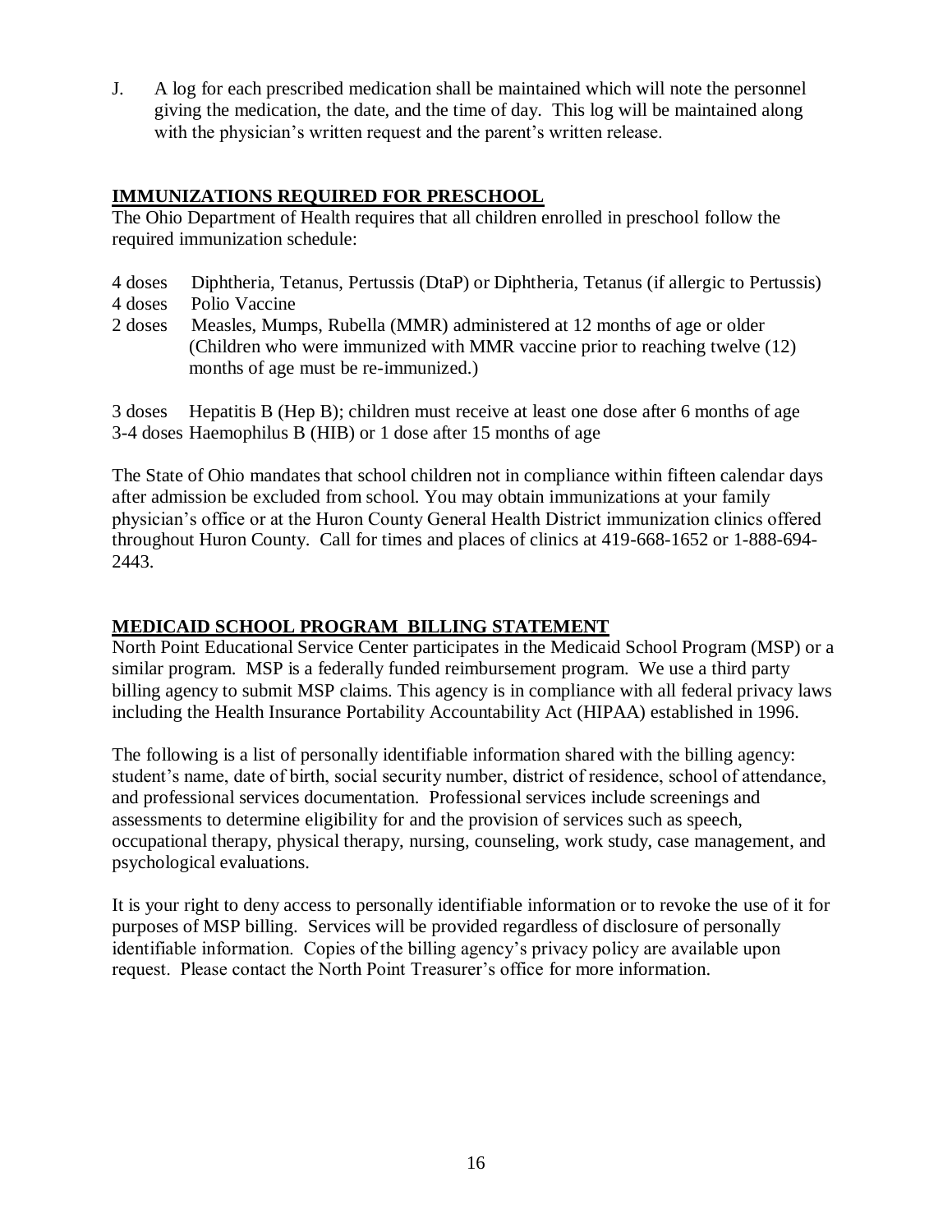# **HEALTHCHEK SERVICES**

Healthchek is Ohio's Early and Periodic Screening, Diagnosis and Treatment (EPSDT) Program. It is a service package for babies, kids, and young adults younger than age 21 who are enrolled on Ohio Medicaid. The purpose of Healthchek is to discover and treat health problems early. If a potential health problem is found, further diagnosis and treatment are covered by Medicaid.

Healthchek covers ten check-ups in the first two years of life and annual check-ups thereafter and offers a comprehensive physical examination that includes:

Medical history Complete unclothed exam (with parent approval) Developmental screening (to assess if child's physical and mental abilities are age appropriate Vision screening Dental screening Hearing assessment Immunization assessment (making sure child receives them on time) Lead screening Other services or screenings as needed

If your children are enrolled on Ohio Medicaid, Healthchek services are available to them. If you are younger than age 21 and are also enrolled, you can receive Healthchek services, also.

If you still have questions about Healthchek, please call:

Carol Loose – Healthchek/PRS Coordinator, 419-668-8126, #3400, Carol.Loose@jfs.ohio.gov Ashley Smith – Healthchek/PRS Back-up, 419-668-8126, #3407, Ashley.Smith17@jfs.ohio.gov

#### **CODE OF ETHICS**

#### **General Statements**

- \* We are committed to supporting each child's optimum social, emotional, intellectual and physical development within a safe, healthy and enriched environment.
- \* We will respect the racial, ethnic, religious, cultural, and socio-economic differences of all children, parents/guardians, and others with whom we work.
- \* We will respect families' rights to make decisions for their children, and will uphold their beliefs and practices whenever possible.
- \* When conflicts arise between the parent/guardian and the early childhood educator concerning generally accepted professional and/or developmental practices, we will make every attempt to clarify the issues for the parent/guardian through education and communication.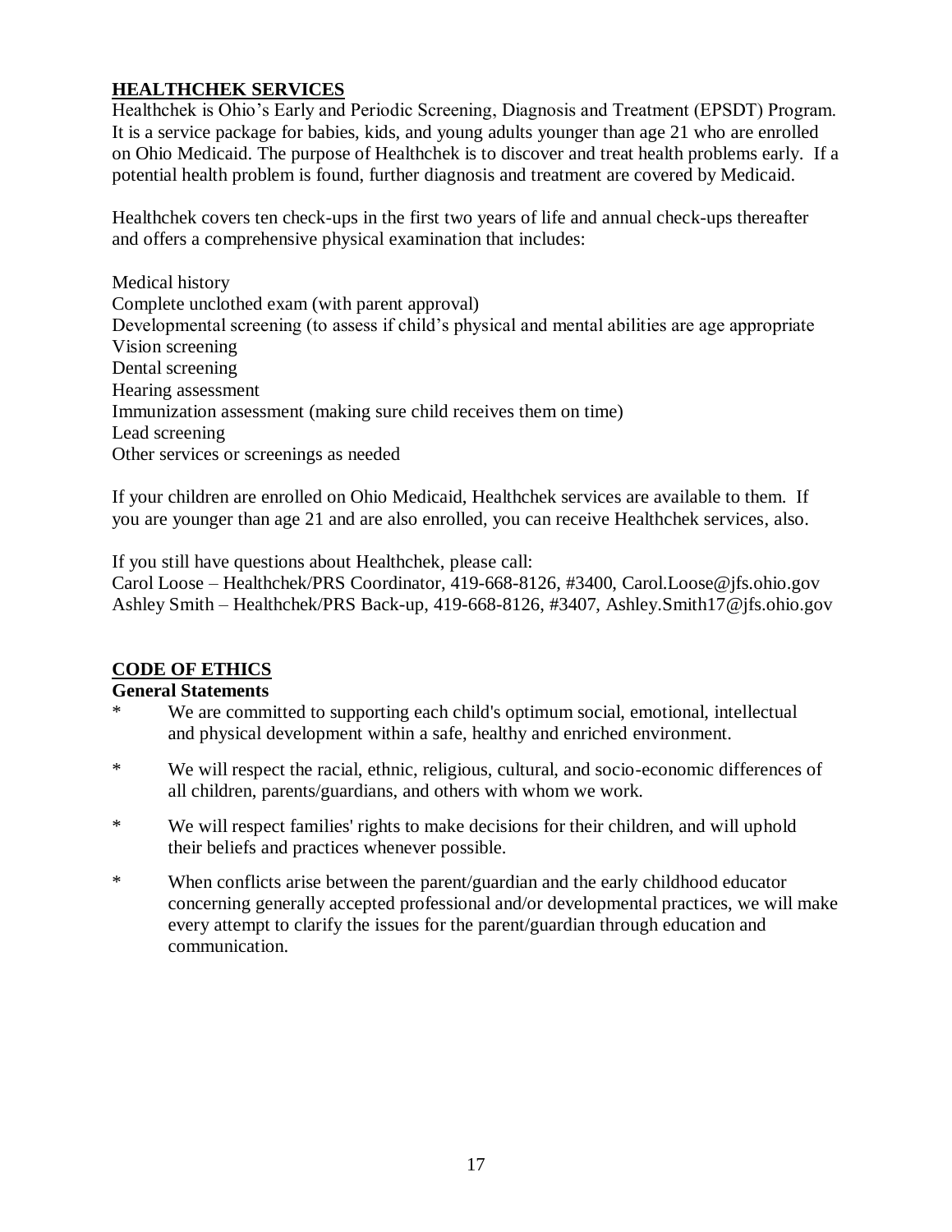#### **Children**

- \* We will uphold the principle that the early childhood educator's primary professional responsibility is to the child.
- \* The child's total development will remain our primary concern.
- \* Because we believe that everyone has the right to feel that he/she is a worthwhile human being, we will treat each child with respect and dignity.
- \* We will not mentally, physically, or emotionally abuse the child in any way.
- \* We believe in positive, productive discipline and guidance as the means for dealing with inappropriate behavior.

#### **Colleagues**

- We uphold the right of every childhood educator to participate in an evaluation process which compares current job performance to job expectations. Teachers are evaluated on a regular basis according to current job performance aligned to job expectations.
- \* We are committed to seeking and providing opportunities for personal and professional growth.
- \* We support cooperation among all early childhood professionals.

## **PARENT INVOLVEMENT**

We believe parent/guardian participation is a vital component of a child's school experience. Parents/guardians provide valuable input that helps to ensure a successful transition between home and school. Parents/guardians are encouraged to become actively involved in the preschool classroom.

- A parent/guardian questionnaire, completed prior to entry into the program, provides important information about each child.
- \* Parents/guardians are welcome to observe and visit classrooms at any time. If a parent/guardian plans to stay for an entire class session, please arrange the visit in advance with the classroom teacher by signing up on the monthly visitation calendar.
- \* Parent/guardian conferences are held twice a year. Additional conferences may be scheduled at the request of the parent/guardian or the teacher.
- \* Parents/guardians are invited to attend parent/guardian meetings. These meetings focus on issues and concerns relevant to young children and their families.
- \* Parents/guardians are welcome to become involved in informal ways such as sharing a special talent with a class or going on a field trip.
- \* Parents/guardians who will supervise children other than their own, on a field trip or in the classroom, must check in to the office with a valid ID / driver's license prior to their visit to the classroom.